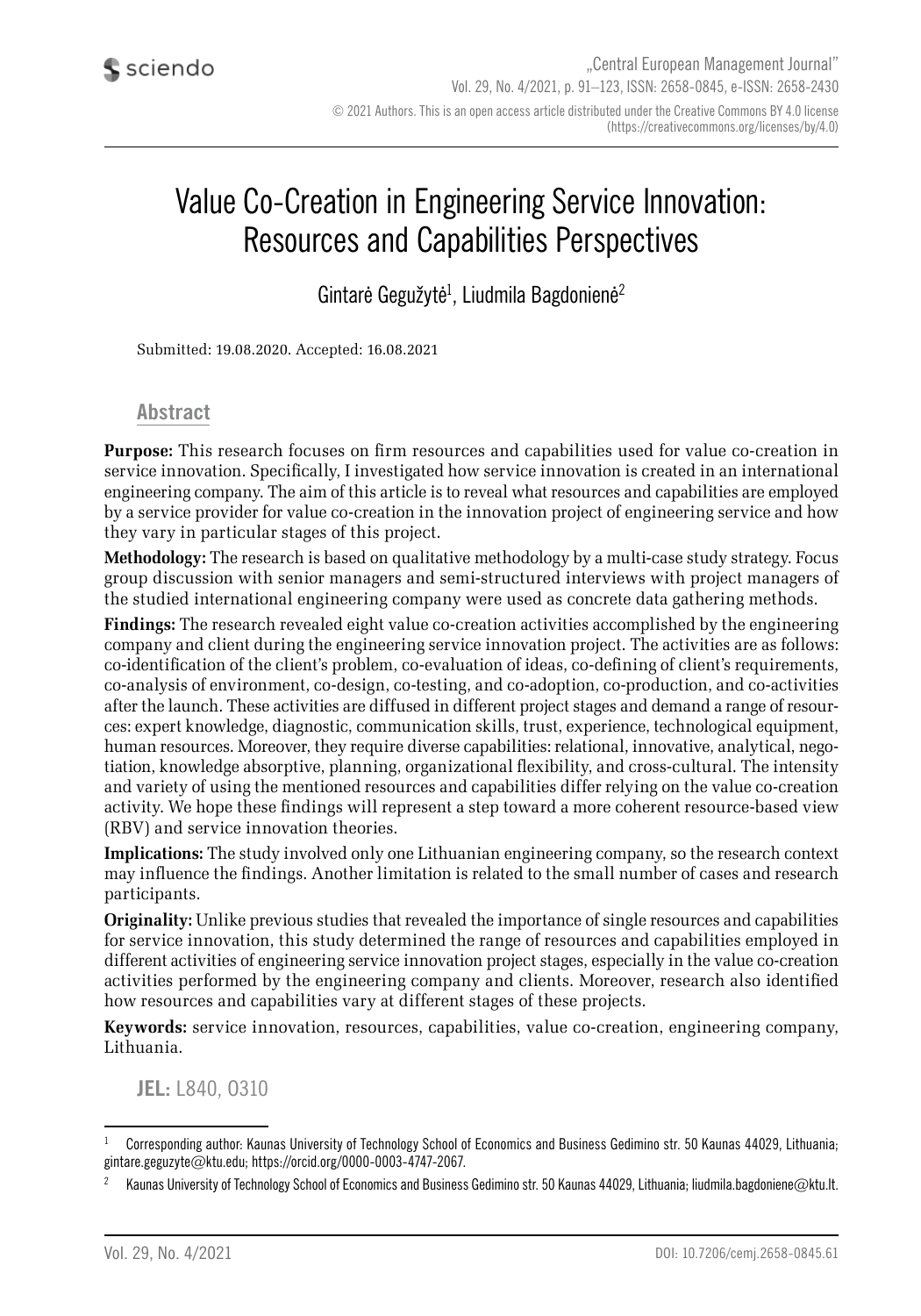# **Introduction**

In the modern economy, service firms must continuously reinvent themselves to adapt to a complex and dynamic business environment and retain competitiveness. In this respect, innovation is a major source of service firms' progress and success. Service innovation is a broad and complex concept (Giannopoulou et al., 2011). Service innovation comprises new services, new service provision processes, new organizational structures or marketing strategies (Sørensen and Lapenta, 2017), technology innovation, business model innovation, social-organizational innovation, and demand innovation with the objective of improving existing services, creating new value propositions, or creating new service system (Ostrom et al., 2010; Snyder et al., 2016).

The success of service innovation is influenced by the effective development of the process, that is why service organizations make efforts to formalize or structure service innovation processes. The models deconstruct the service innovation process into diverse stages from idea to launch and reflect practices that deal with the sequencing of service innovation development activities. The resources in these models are usually seen as auxiliary or secondary compared to the stages and activities of the sequence of service innovation process (Fitzsimmons and Fitzsimmons, 2006). Froehle and Roth (2007) emphasize the need for examining the development and the deployment of resources needed for a company's service innovation. According to them, an organization that develops competencies in both process-oriented and resource-oriented practices enriches service innovation capabilities that differentiate it from its rivals and conduce to continued innovation and growth.

Service innovation is the primary source of value creation (Chen et al., 2016), so more and more firms expand their innovation activities through co-creation (Mahr et al., 2014). Value co-creation is the joint, collaborative, concurrent, peer-like process of producing new value (Galvagno and Dalli, 2014), which helps to extract distinctive ideas from clients (Janteng and Tan, 2017) and anticipates firms' innovation capabilities (Galvagno and Dalli, 2014). Drawing on service-dominant logic (SDL), Paredes et al. (2014) define value co-creation as a process by which firms and customers integrate their tangible and intangible resources to generate value. Allen et al. (2009) state that a firm is an active agent who initiates value co-creation. Kim et al. (2015) and Sirmon et al. (2007) indicate that merely possessing resources does not guarantee the creation of value. Organizations must bundle resources to build capabilities and leverage those capabilities in creating value with customers.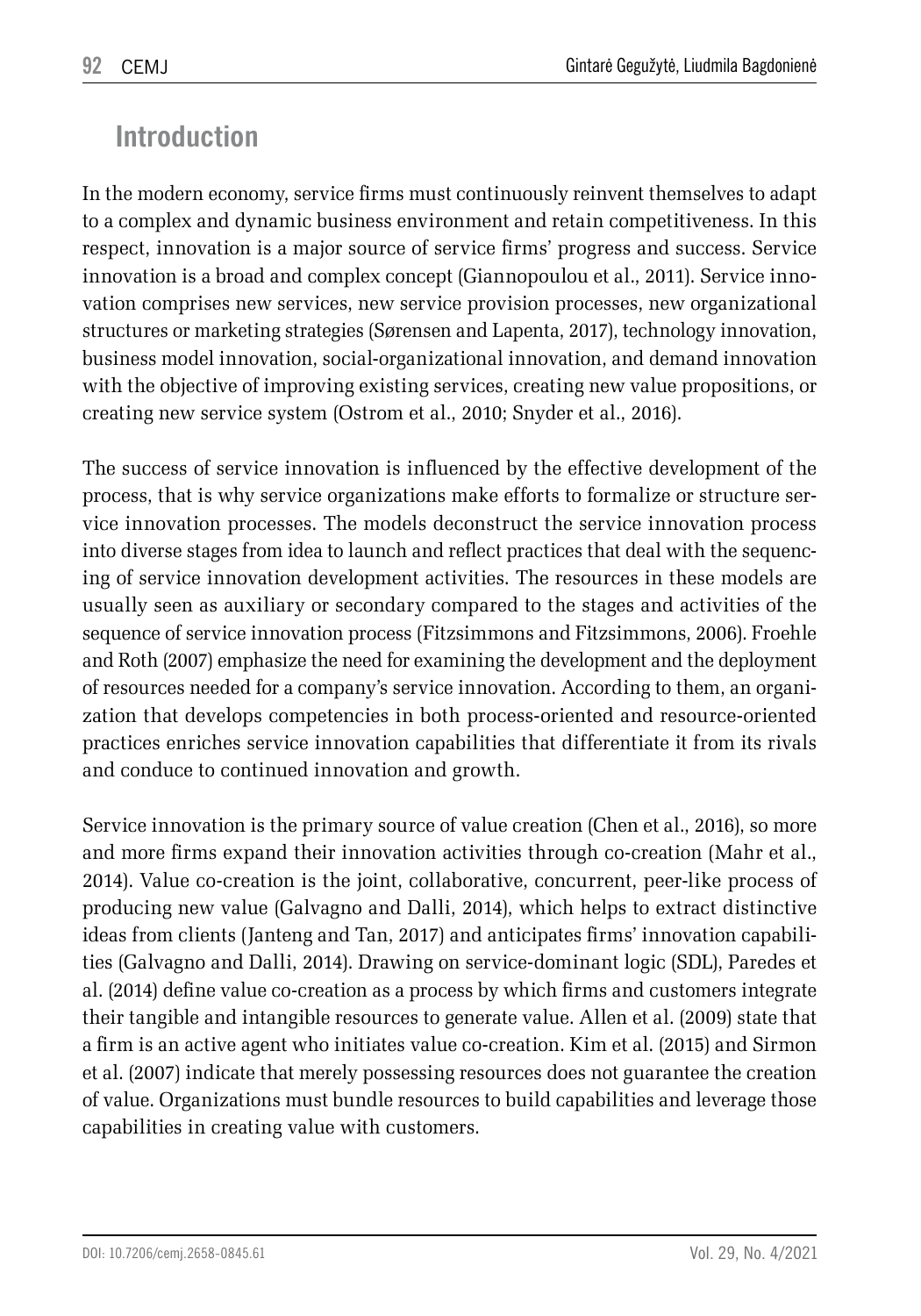Nevertheless, studies focused on value co-creation in service innovation are scarce (Frow et al., 2015; Islam et al., 2015). This is especially true concerning value co-creation in the industrial service environment. One reason for this is that value co-creation has been extensively researched in business-to-customer and much less in the business-to-business context, which is the case of industrial services such as engineering, predictive maintenance, advanced process diagnostics and fleet management (Bonamigo et al., 2020). Furthermore, very little is known about resources and capabilities that companies seek for the purpose of service innovation (Lindgreen et al., 2012; Rusanen et al., 2014), and the questions how value co-creation leads to successful innovation is still in its infancy (Gemser and Perks, 2015; Kim et al., 2015). In the particular context chosen for this article – engineering projects – the above-described knowledge gap is especially prevalent. Based on the above considerations, this article seeks to reveal what resources and capabilities are employed by a service provider for value co-creation in the innovation project of engineering service and how they vary in particular stages of this project.

The remainder of this paper is structured as follows. First, we will provide a brief theoretical background on value co-creation with business clients, resources, and capabilities used for service innovation creation, along with engineering service's project as service innovation. Second, we will introduce the research design and study context. Third, we will present and discuss the key findings of the study. The article will end with concluding remarks, practical implications, and further research.

# **Theoretical Background**

## **Value Co-Creation with Business Client**

Co-creation as a new paradigm in management allows companies and clients to create new common value. From this perspective, the company and client are no longer on opposite sides but collaborate for discovering new business opportunities. Co-creation is defined as joint, collaborative, concurrent, peer-like process of producing new value (Galvagno and Dalli, 2014) and is viewed as a particular form of open innovation (Frow et al., 2015). From an organization's perspective, co-creation can enhance its innovation processes and unlock new sources of competitive advantage (Frow et al., 2015; Kaszowska-Mojsa, 2020). As DeFillippi and Roser (2014) state, many companies increasingly often employ value co-creation to engage clients in their search for innovation. This tendency leads to changes in the traditional understanding of innovation, in which the supplier is the innovator and the client is the recipient of innovation, thus replacing it by the understanding of innovation based on service-dominant logic, in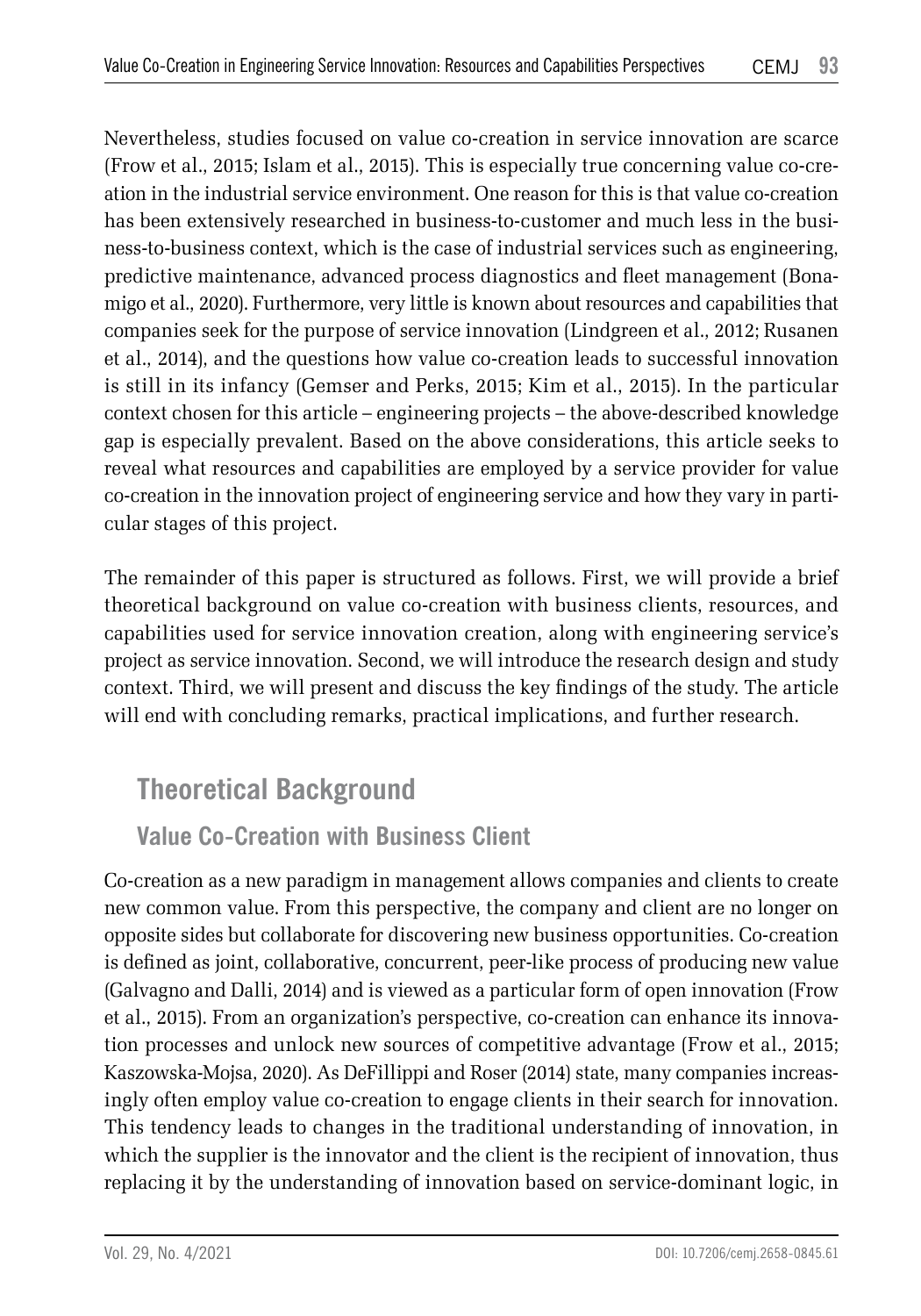which the client becomes the real co-innovator who exchanges and integrates resources to co-create value (Gummesson et al., 2010). Every actor contributes to value co-creation by integrating available resources through different forms of co-creation: co-conception of ideas, co-design, co-production, co-promotion, co-pricing, co-distribution, co-maintenance, co-disposal (Frow et al., 2015).

Acting as the co-creator of value provides diverse benefits: from increased speed to market, lower risk of market failure, and enhanced innovation capabilities of the company through reduced costs of existing innovation approach to a deeper focus on value creation rather than for technological solutions (DeFillippi, Roser, 2014). On the other hand, co-creation implies some sacrifices, e.g. sharing information with clients. Thus, in order to achieve successful co-creation, companies should identify and analyze carefully potential benefits and sacrifices. In the field of high technology and knowledge-intensive business services – which is the case of engineering services explored in this study – co-creation is conceptualized as a joint problem-solving process between the client and provider. This process includes diagnosing needs, designing solutions, organizing processes, managing conflicts, and implementing solutions (Aarikka-Stenroos, Jaakkola, 2012). When business clients engage in joint problem-solving activities with the provider, they often have no precise understanding of their own needs and lack the necessary skills to articulate desired solutions elements. In this context, the provider gains control over the management, organization, and overview of a successful value co-creation process (Grafmüller, 2020). The implementation of innovative projects based on value co-creation requires changes throughout organizations, meaning the adoption of a new mindset. Executives must assume critical roles in the initiation and evolution of a co-creative organization (Jouny-Rivier et al., 2017).

### **Resources and Capabilities**

Innovation provides organizations the opportunities to grow faster, better, and smarter than their rivals (Sáenz et al., 2009; Benazzouz, 2019; Kaszowska-Mojsa, 2020). In today's competitive landscape, service innovation is seen as the main engine of economic growth and differentiation across firms and markets (Snyder et al., 2016; Helkkula et al., 2018). Service innovation creates value for customers, employees, business owners, alliance partners, and communities; it comes in many forms such as new or improved service offerings, service processes, and service business models (Ostrom et al., 2010); it ranges from the discovery of complex new technologies through simple incremental additions to existing knowledge (Paradkar et al., 2015).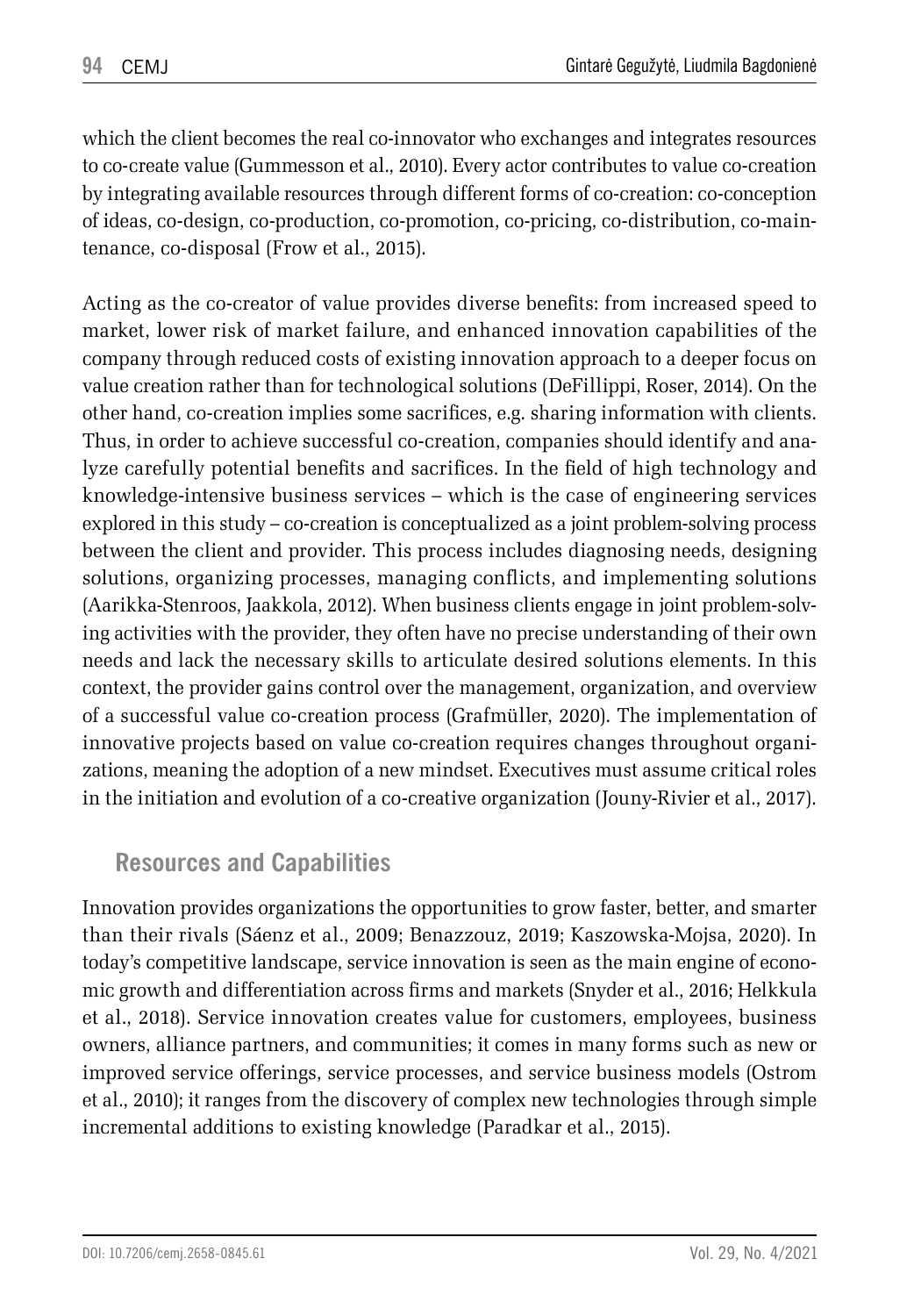In order to create and develop service innovation, various resources are needed. We should remember that resources have many definitions. Barney (2002) defines resources as all the assets, capabilities, competencies, organizational processes, firm attributes, information, and knowledge that are controlled by a firm and that enable the firm to conceive of and implement strategies for the improvement of its efficiency and effectiveness. Edvardsson and Tronvoll (2013) state that a resource is anything that has the potential to be operated or used by actors to enable and foster their resource integration and value co-creation efforts.

Historically, an established typology has delineated between material, "raw" resources and immaterial, dynamic resources (Campbell et al., 2013). The simplest approach distinguishes between tangible resources (e.g. finances, materials) and intangible resources (e.g. knowledge, skills, and capabilities; Grant, 1991). Barney (1991) foregrounds firms' physical capital resources, human capital resources, and organizational capital resources. Hunt (2000) maintains that resources can be financial, physical, legal, human, organizational, informational, and relational. Das and Teng (2000) divide all resources into property-based (PBR) and knowledge-based (KBR). The former consist of discrete rights to exploit assets protected from appropriation and imitation by the law, while KBR consist of technical skills and social knowledge that take time to be acquired. Tangible or "raw" resources may be easily purchased or imitated by competitors in markets. Conversely, the value of intangible (immaterial) resources depends on company competency. Consequently, intangible resources have more strategic value due to their uniqueness and difficulty in imitation or substitution (Paradkar et al., 2015).

Service-dominant logic separates operand and operant resources. Operand resources are treated as passive and operant resources as active resources (Vargo and Lush, 2008). Operand resources are inert, so they require action to create benefit. Operant resources are a combination of skills, knowledge, and competencies which – when they act on operand resources – create value for the firm (Agrawal and Rahman, 2015). Service innovation relies more on operant than operand resources (Hsieh and Hsieh, 2015). Moreover, operant resources determine the degree of service innovativeness (Michel et al., 2008).

However, the possession and control of various resources is not sufficient for long-term survival (Strønen et al., 2017). In order to create a competitive advantage, an organization should be able to combine, develop and exploit resources. This indicates that resource combination is an effective mechanism to transform the resources into capabilities (Lichtenstein and Brush, 2001). Hence, capabilities are mastered through the utilization of resources (Carroll and Helfert, 2015). Grant (1991) states that capabilities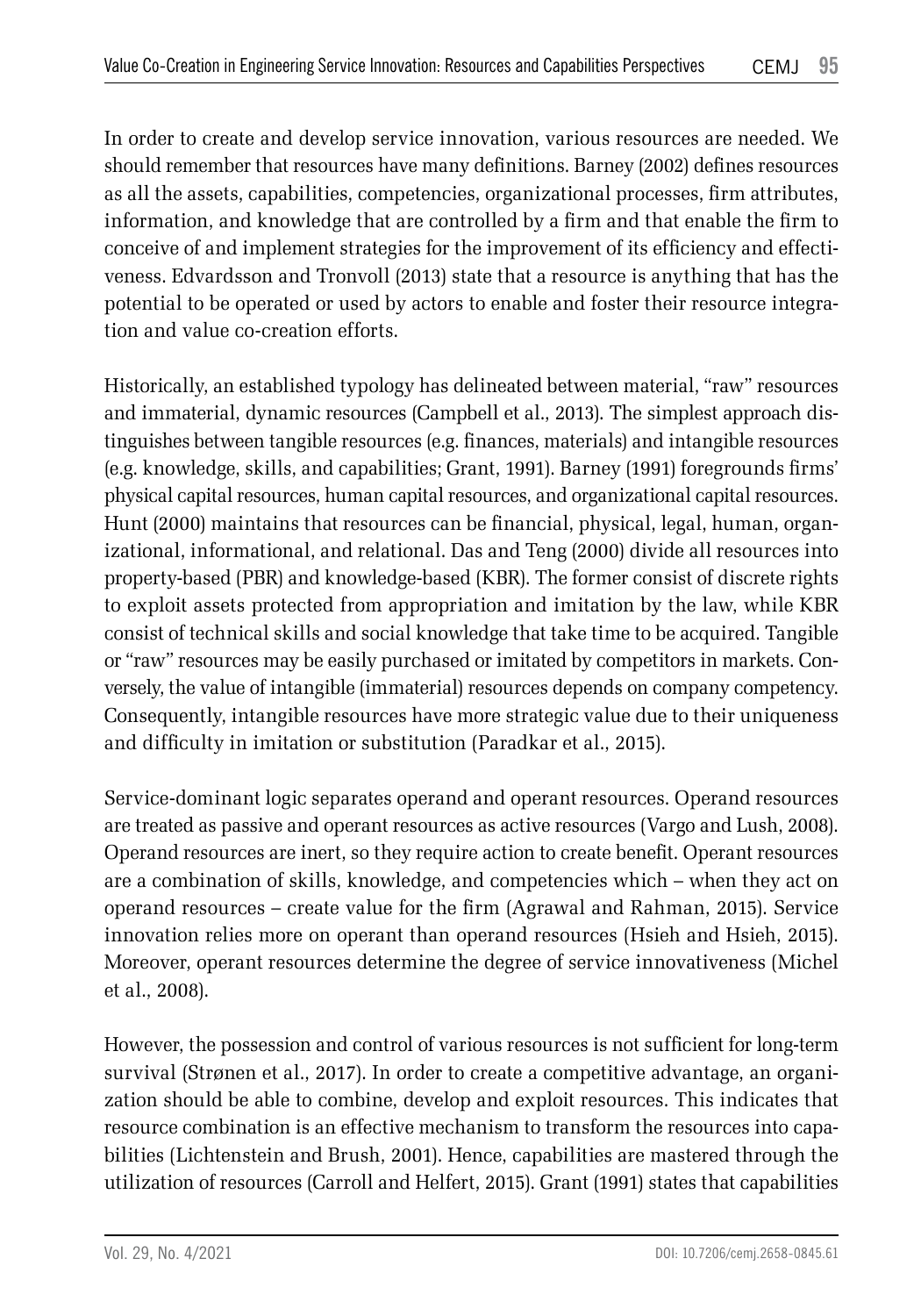may take the form of routines and interactions by which the firm's other resources are coordinated. Teece (2014) affirms that capabilities are a firm's capacity to utilize resources to perform an activity that flows from the bundling or orchestration of resources. According to O'Connor (2008), capabilities are the business processes needed to configure assets in advantageous ways. Organizations that are able to build capabilities by combining resources in unique ways can access intricate bundles of resources with which to successfully compete with rivals (Hervas-Oliver and Sempere-Ripoll, 2015; Sułkowski and Patora-Wysocka, 2020). The most established classification of capabilities distinguishes them as either static or dynamic. Firms' static capabilities are those essential routines and practices that often require having a high level of technical need supporting firm activities (Urueña et al., 2015). Whereas dynamic capabilities focus on a firm's ability to strategically manage and deploy resources through repeatable patterns in order to achieve business objectives (Giannopoulou et al., 2011).

A similar approach is expressed by Koryak et al. (2015). They highlight the importance of growth capabilities that enable a firm to compete in the market on a day-to-day basis (growth capabilities agree with static capabilities) and dynamic capabilities, which extend, modify, or create new growth capabilities. Hence, static capabilities mean stationary or fixed capabilities while dynamic capabilities may be defined as energetic, capable of action or change, and forceful. Usually, organizations possess different capabilities that are described by four dimensions: (1) employee knowledge and skills, (2) technical systems, (3) managerial systems that conduct knowledge creation and control processes, and (4) the values and norms related to these processes (Löfsten, 2016). According to Christensen (2013), organizational capabilities comprise human, technological factors, material resources, processes, and criteria for decision-making. These arise from the skills and abilities that enable the application of resources and reflect an ability to continuously transform knowledge and ideas into new products, services, processes (Hogan et al., 2011).

Bello et al. (2016) focus particularly on service innovation capabilities, which play an important role in the successful development of different service innovations. These multidimensional capabilities are embedded in organization routines or processes and have the potential to recurrently distribute and reconfigure resources in the persistent creation of new or improved services. Service innovation capabilities allow organizations to retain flexibility and adapt to their environment through the repeated and continuous creation of innovations (Giannopoulou et al., 2011). Although organizational capabilities play a significant role in creating innovation through actors' value co-creation (Urueña et al., 2015), nonetheless, there is an absence of agreement as to which capabilities are critical to the development of innovative service outputs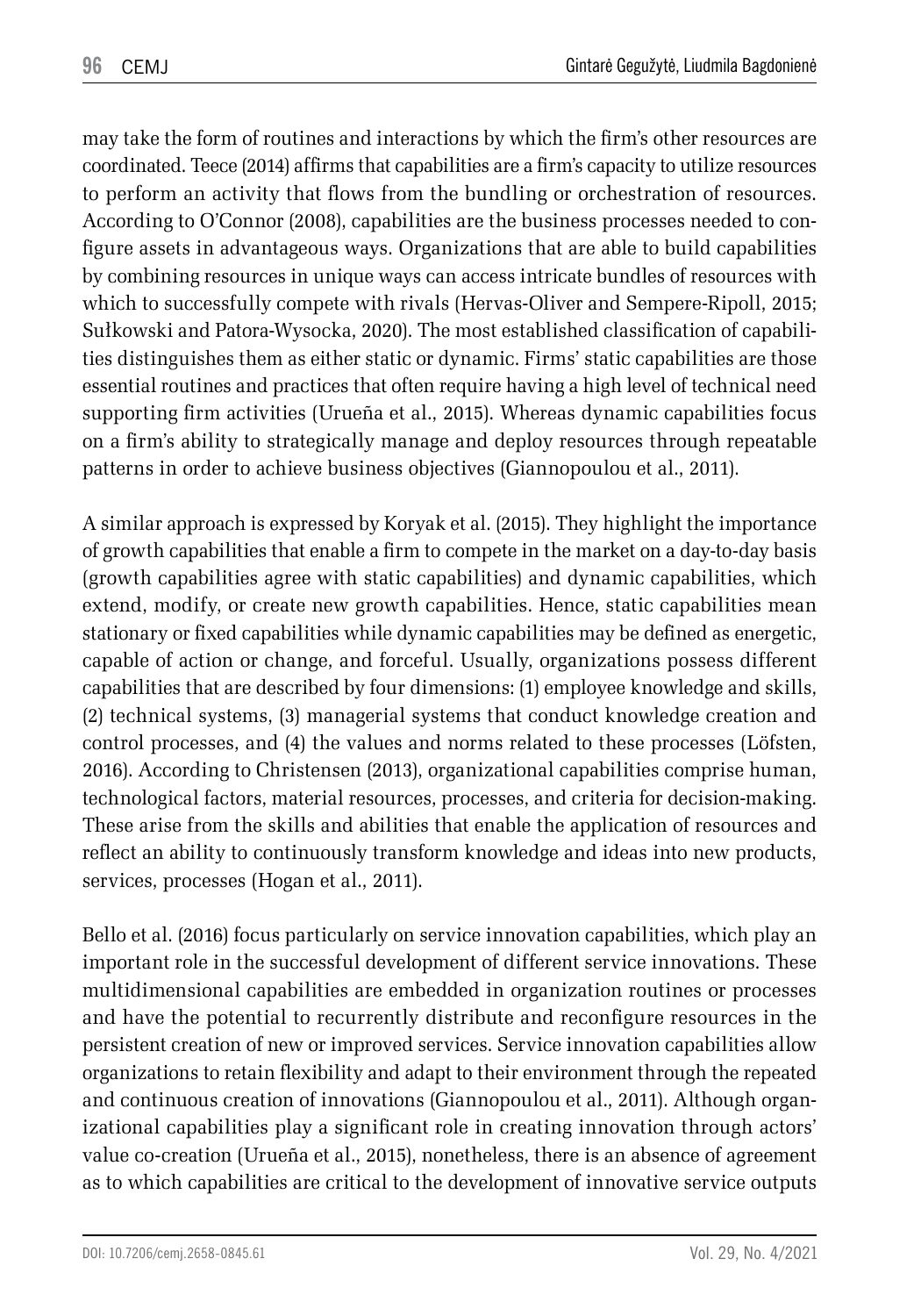(Gryszkiewicz et al., 2013). To summarize, successful service innovation by value co-creation requires the integration of various resources and a company's ability to use these resources purposefully and creatively.

### **Engineering Project as Service Innovation**

Engineering services are typically knowledge-intensive, project-based, and people-centric business services. They usually have a long life cycle, representing a distinctive business model (Løwendahl, 2005; Malhotra and Morris, 2009; Von Nordenflycht, 2010). They play a critical role in the supply of innovative solutions related to e.g. infrastructure, buildings, electricity, urban transport, water systems. As knowledge- -intensive business services, engineering services employ skills and talents of different professions and organizations (Nicholas and Steyn, 2017). These knowledge and expertise are needed to reflect the best practices for achieving low cost, versatility, and reliability (Miller, 2001).

Engineering services are project-based and are reasonably treated as creators of innovations (products, service, processes) for almost every organization (business, government; Siegel, 2019). Engineering innovation outlines what it takes to transition a new concept into a successful product, service, or process (Legum et al., 2019). As an innovation, an engineering service project means a process from idea to its realization (Stošić and Milutinović, 2017), which is divided into four phases, each with numerous activities (Duffy, 2008). Every engineering service project is unique: it is developing based on market demand and diverse goals, intricacy, and time. Baark (2001) notices that every engineering project can encapsulate many different innovative elements, e.g. it can adapt existing technology to local conditions or uniquely assemble technical constituents. Moreover, the engineering innovation process can occur as a subtle change, e.g. innovation can be inspired by observing how the client has modified the design and process for better use. Furthermore, often in an engineering project, innovation means the complex business solution that combines the product and process. That makes sense in services where the border between a service and its delivery process is unclear (Santos-Vijande et al., 2012), which is exactly what engineering services are. In summary, engineering service innovation is complex and multidimensional.

As with many innovations, engineering service projects are risky and show high failure probability (Miller and Lessard, 2001; Nicholas and Steyn, 2017). Projects may face market-related (demand, financial, and supply), completion (technical, construction, and operational), and institutional risks (regulatory, social acceptability; Miller and Lessard, 2001a). It is a laborious task to avoid failures, cope with project problems,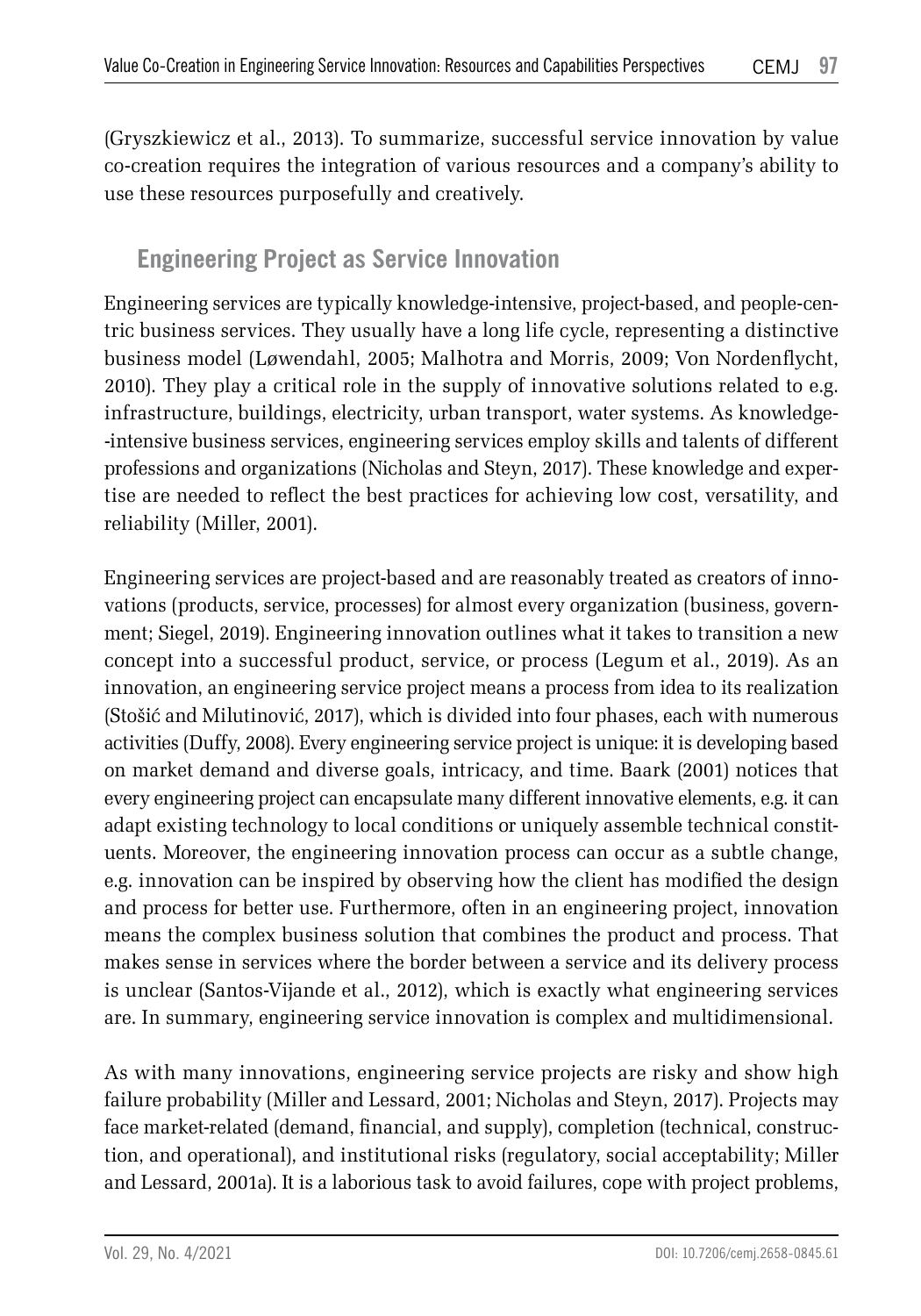and reach project success (Nicholas and Steyn, 2017). As Stošić and Milutinović (2017) note, success depends on the project team and especially the project manager. S/he is responsible for project planning, communication, control, and achieving a project goal. Moreover, a project manager should nurture trust among team members, along with integrating their efforts, skills, knowledge, and experience. Usually, contemporary engineering projects are international, so they require cross-cultural competence that positively influences a team's work and can be seen as an assumption of project success (Henrie, 2014). Project management leaders feel incessant pressure to innovate and prepare their products, services, and teams more creatively than ever before. This suggests an imperative to manage a complex set of resources, capabilities, systems, processes, procedures, and tools that enable us to achieve the engineering service innovation project goals of all interested parties.

# **Research Design and Study Context**

The study was based on qualitative methodology, selected for three reasons. First, qualitative methodology allows us to understand a complex reality and the meaning of actions in a given context, and it produces in-depth information that help to understand the various dimensions of the problem under analysis (Queirós et al., 2017). Furthermore, qualitative methodology allows to better understand the perspectives of study participants. (Green and Thorogood, 2013). Third, qualitative research is appropriate when little is known about a topic and when researchers want to learn more about the matter (Antwi and Hamza, 2015). Fourth, qualitative methodology often relies on personal contact over time between the researchers and the group under analysis, which is exactly the case of our study. Building a partnership with study participants leads to a deeper insight into the context under scrutiny and adds richness to the data (Ulin et al., 2005).

Two motives have stimulated us to select engineering services for analysis. First, it was the innovative nature of engineering services, which often refer to the development of completely new products or processes. Seeking to help companies in solving the complex problems arising from the modern business environment, engineering companies design and develop ever-new machinery, materials, instruments, structures, processes, and systems. Engineering services may involve consulting, feasibility studies preparation, planning, design, technical services, inspection, engineering projects evaluation, and other related services. Thus, the industry of engineering services is technology-driven and highly innovative (Kantola and Karwowski, 2016). The second reason to study engineering services is the fact that we still know very little about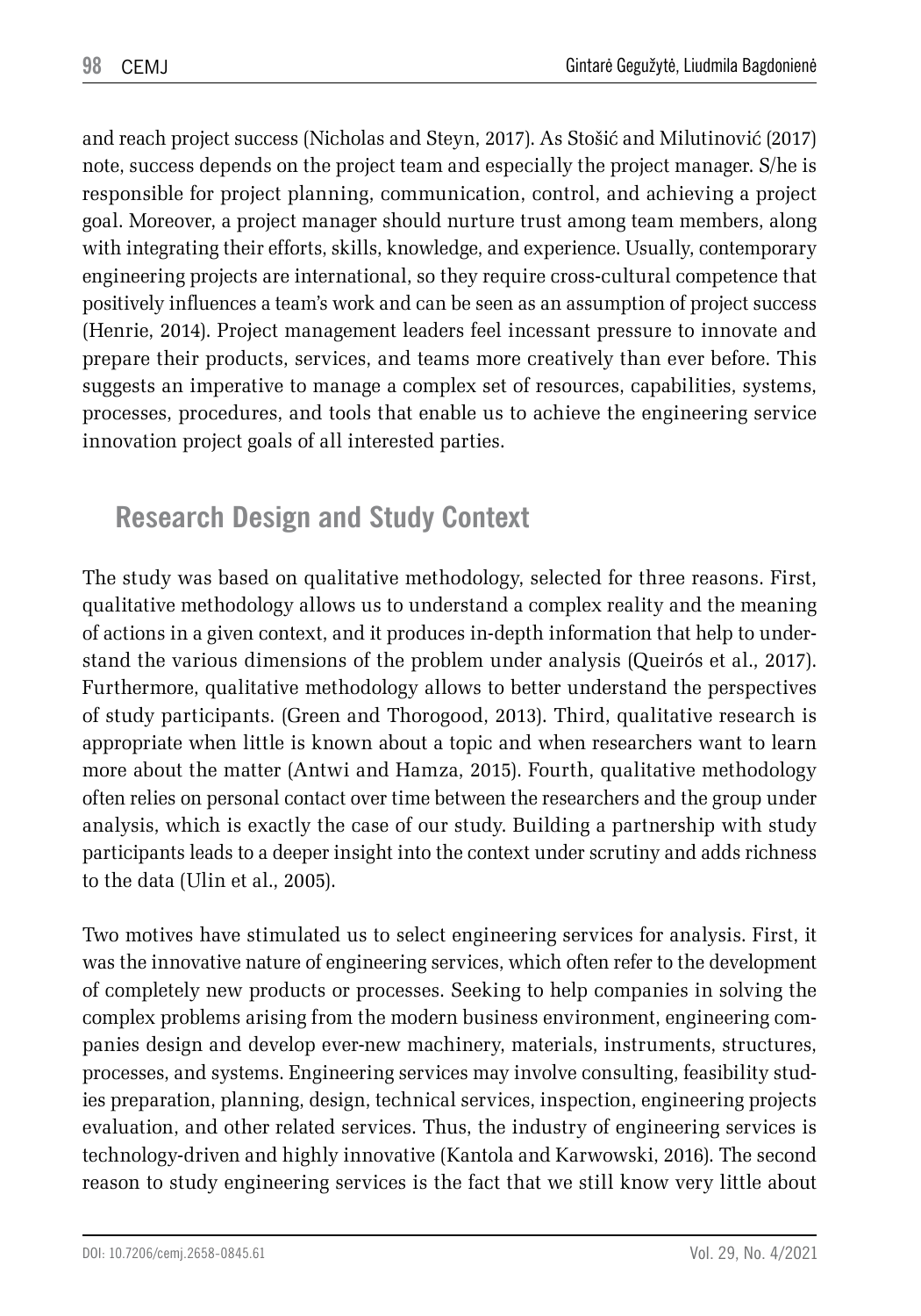how engineering services companies deploy their resources at different stages of service innovation projects and what capabilities they require for creating innovative solutions for business problems.

The study was performed in a Lithuanian engineering services company that operates in various European, Asian, and African countries, including Russia, Belarus, Uzbekistan, Kazakhstan, and Azerbaijan. Recently the company started its business in the Iranian market. The studied company belongs to a group of small and medium-sized enterprises. In 2020, the company had 30 employees, and its total revenues reached EUR 6.54 million. The company has been implementing innovative solutions for water treatment, condensates, and wastewater for over 25 years. The company offers the following services: equipment design, manufacturing, installation, start-up and adjustment, technical support, and maintenance. In the water treatment process, the company uses both traditional and unique water treatment technologies, developed by the company engineers. The company serves clients from different industries: electric power, oil refining, chemical, food, paper-making, pharmaceutical, textile, electronics, glass- -making, agriculture industries. Moreover, the company delivers services for municipal drinking water supply systems. The diversity of served industries, expertise, and rich experience in implementing engineering projects were the main criteria why we selected this company for the study. My personal contacts with the company community and the company's interest in this study were additional reasons.

So as to reach the aim of this study, engineering service innovation projects were selected from a pool of realizable projects based on four criteria: (1) the technology used, (2) the industry of project implementation, (3) project duration, and (4) project size. Multiple cases reflect a different reality (Stake, 2005) and help researchers to better understand differences and similarities between cases (Baxter and Jack, 2008). The information about selected projects is provided in Table 1 (in order to ensure confidentiality, projects are listed anonymously).

As Table 1 above shows, we employed two methods for gathering primary data were employed: focus group and semi-structured interview. Focus group and semi-structured interview methods are the most widely used in qualitative research methodology (Antwi and Hamza, 2015). Using few methods helps researchers better understand studied phenomena and strengthens study reliability and validity (Yin, 2014).

Senior managers who typically lead the business management unit were invited to participate in the focus group discussion (Table 2).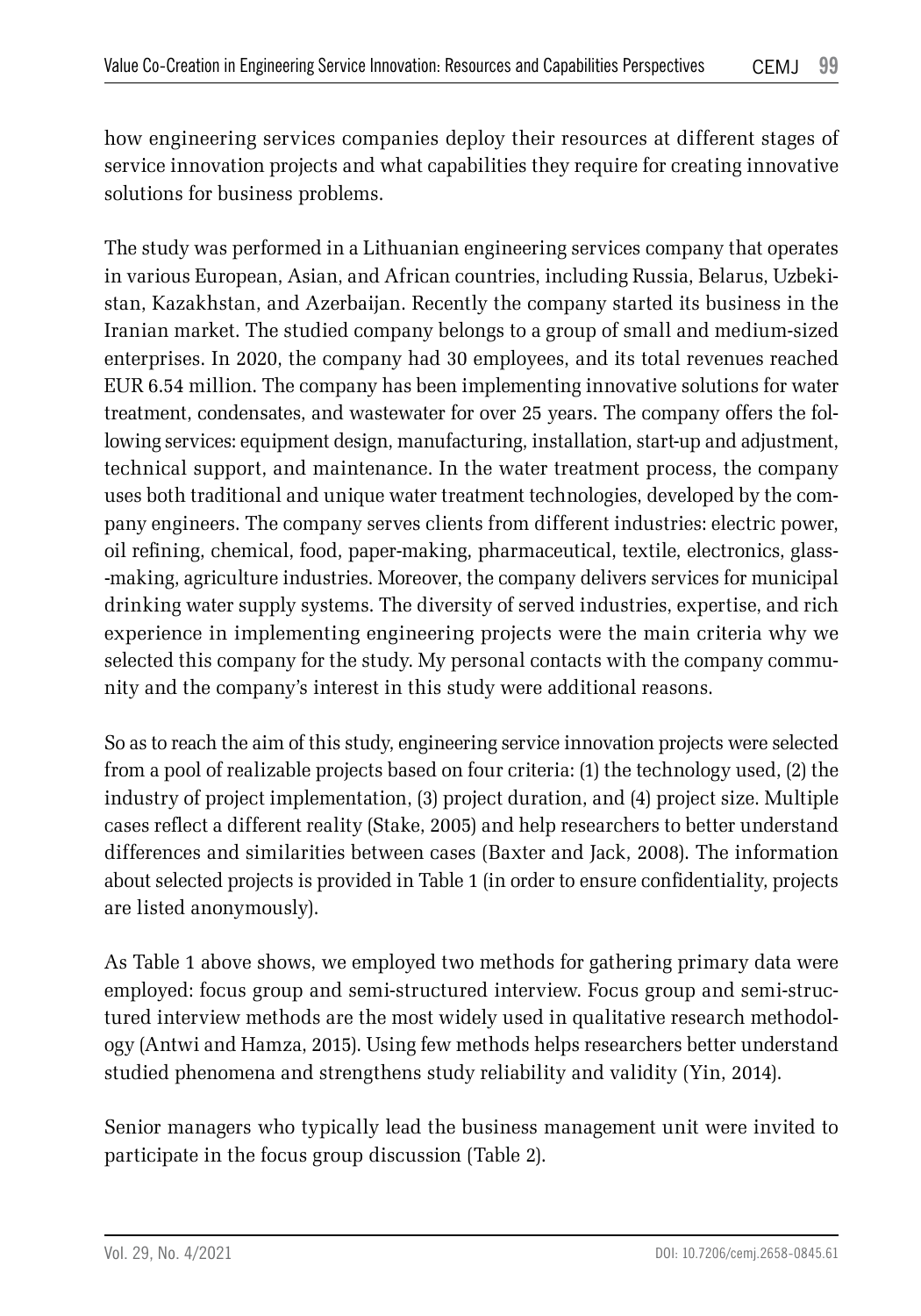| <b>Project</b> | <b>Technology</b>          | Industry            | <b>Project</b><br>country | <b>Project</b><br>duration | <b>Project value</b><br>(million euros) |
|----------------|----------------------------|---------------------|---------------------------|----------------------------|-----------------------------------------|
| Project 1      | Reverse osmosis            | Oil refining        | <b>Bulgaria</b>           | 12 months                  | 2.5                                     |
| Project 2      | Ultrafiltration            | Energy              | <b>Belarus</b>            | 18 months                  | 4.4                                     |
| Project 3      | <b>Mechanic filtration</b> | Oil refining        | Iran                      | 8 months                   | 3.3                                     |
| Project 4      | Ultrafiltration            | Metal<br>processing | <b>Lithuania</b>          | 7 months                   | 1.4                                     |
| Project 5      | Reverse osmosis            | Water supply        | Iran                      | 18 months                  | 1.1                                     |

**Table 1.** List of studied engineering service innovation projects

Source: own elaboration.

#### **Table 2.** Profile of focus group discussion participants

| <b>Participants</b> | <b>Position in company</b> | Work experience (in years) |
|---------------------|----------------------------|----------------------------|
| Participant 1       | CEO (owner)                | 12                         |
| Participant 2       | Technical director         |                            |
| Participant 3       | Director of commerce       | 10                         |
| Participant 4       | Automatization manager     | 5                          |
| Participant 5       | <b>Production manager</b>  | 8                          |

Source: own elaboration.

As demonstrated, focus group discussion focused on two main questions: 1) what company's distinctive features are important to the success of engineering service innovation projects, 2) what resources and capabilities lead to company competitiveness. The focus group discussion happened in the company's lounge and took 75 minutes. The focus group discussion was organized in January 2020.

Project managers perform tasks according to the goals and scope of the project and are in charge of conducting, controlling, and coordinating overall project activities. This is the main reason why project managers were invited to participate in semi-structured face-to-face interviews (Table 3). Consequently, all invitees consented to the interviews.

The main topics included in the semi-structured interview questionnaire were: 1) stages of an engineering services innovation project, 2) value co-creation activities with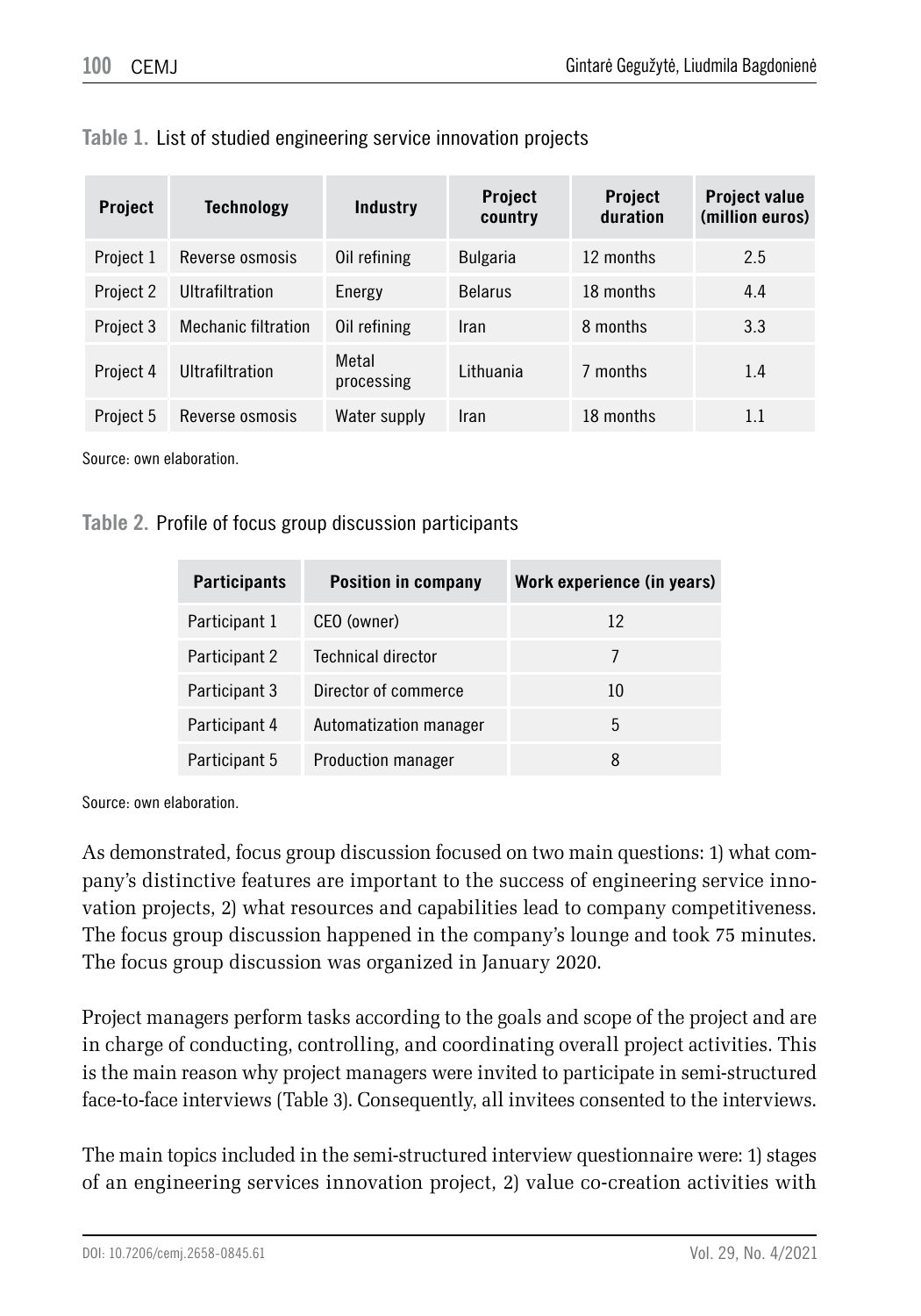clients during an engineering services innovation project, 3) resources and capabilities necessary in different phases of an engineering services innovation project. The semi- -structured interviews were conducted in the informants' workplaces, and each of the meetings took 45–70 minutes. The participants were open and interested in the study. The semi-structured interviews were held in March 2020.

**Table 3.** Profile of semi-structured interview participants

| <b>Participants</b> | <b>Position in</b><br>company | <b>Projects</b>        | Work experience<br>(in years) |
|---------------------|-------------------------------|------------------------|-------------------------------|
| Participant 1       | Project manager               | Project 2<br>Project 4 | 7                             |
| Participant 2       | Project manager               | Project 1              | 6                             |
| Participant 3       | Project manager               | Project 5              | 10                            |
| Participant 4       | Project manager               | Project 5              | 6                             |
| Participant 5       | Project manager               | Project 3              | 5                             |

Source: own elaboration.

In both cases – focus group discussion and semi-structured interviews – supplementary questions were asked to follow up on interesting ideas and to direct the discussion toward expected themes.

The data obtained from the focus group participants and interviewees were transcripted and analyzed using qualitative content analysis (Roller and Lavrakas, 2015) in an inductive manner. Inductive content analysis is used when there are no previous studies dealing with the phenomenon (Hsieh and Shannon, 2005), meaning that it is driven by data (Anandarajan et al., 2018). The sequence of inductive content analysis is the following. First, transcripts of recorded focus group discussions and interviews were chosen as units of analysis. Second, records were transcribed and analyzed. Participants were asked to review the resulting write-ups as a precaution against misunderstanding and transcription errors (Gibbert et al., 2008). Third, the texts were divided into condensed meaning units like words, sentences, or paragraphs related to each other by content. Fourth, each condensated unit was abstracted and labeled with a code. Fifth, various codes were compared based on relationship aspects of underlying meanings, and the same meanings were grouped together, which formed first-order categories. The first-order categories were combined to create second-order categories, which were based on study participants' expressions and the qualitative content of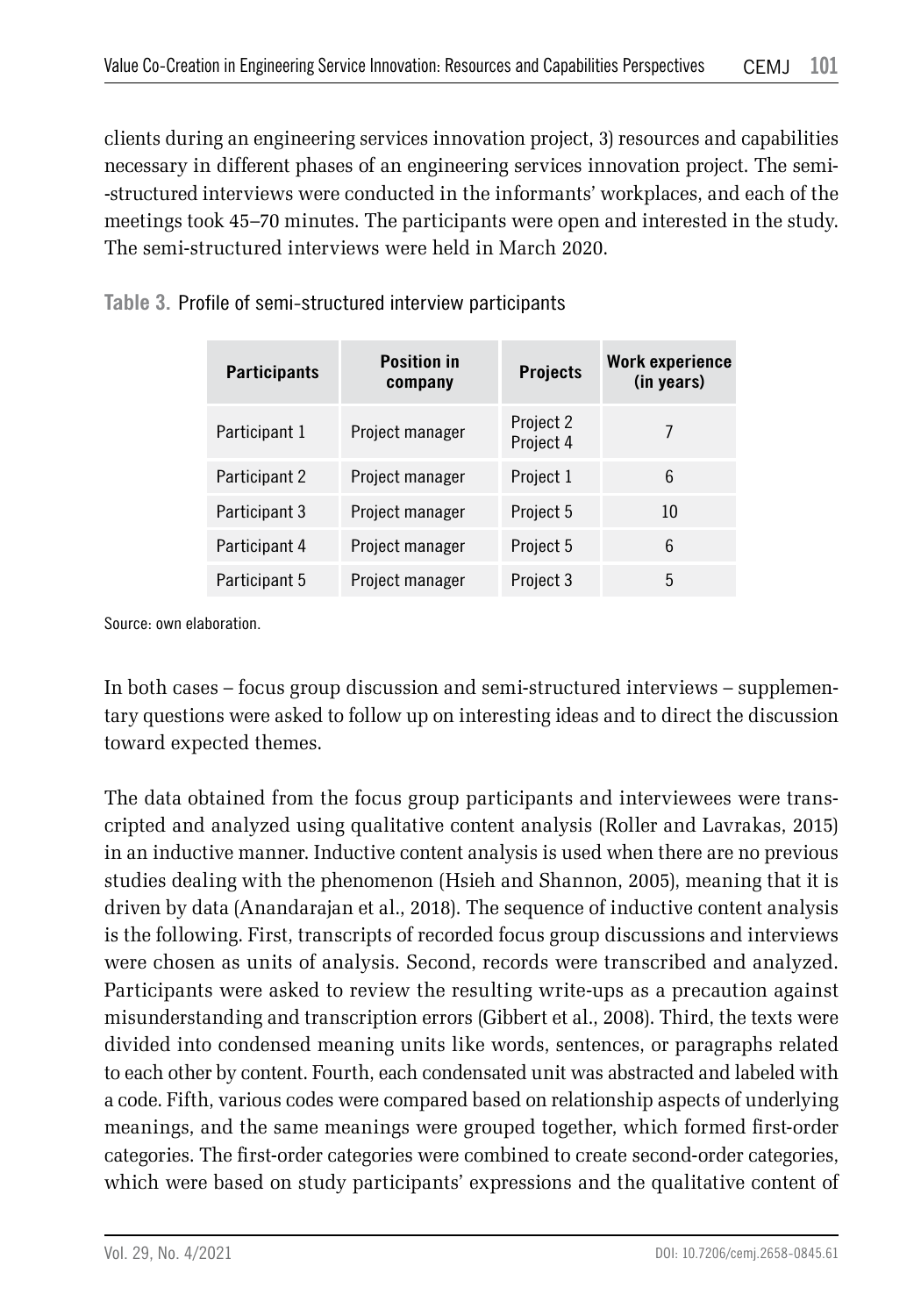their meaning. Finally, the first- and second-order categories were gathered into aggregated dimensions.

## **Main Findings**

### **Focus Group Discussion Findings**

The first topic of focus group discussion has uncovered five company's distinctive features that are important to the success of engineering service innovation projects. The first one is that the company has more than 25 years of experience in the water systems engineering business. Long-term experience leads to the company's exceptional expertise. This is the keystone to implement unique water systems projects, which offer innovative engineering solutions based on newly created or improved water technologies. The highest quality standards of all engineering innovation projects were named as a second trait.

The discipline of project implementation terms serves as a standard that distinguishes the company in the market. The duration of projects ranges from six months to several years, and it depends on the complexity of the order, the industry, the country in which the project is implemented, the timeframe for subcontracting, and other reasons. Despite tight deadlines, the company fulfills its commitments to complete projects on time. Exceptional quality including full service was listed as the third distinctive trait of the company.

The company offers a complete water treatment solution implementation from concept to realization. It means that the company provides consulting services on all water treatment matters, the design of water treatment systems, the automation of water treatment process, equipment manufacturing, the warranty and post-warranty service of equipment, the manufacturing of test equipment for technologic processes and testing, and short-term equipment lease. Full service enables the company to find appropriate solutions and conduct each water treatment system individually. In other words, the company is strongly oriented toward clients' needs. The company's solutions are used by more than 700 companies from different industries, such as electric power, food, papermaking, pharmaceutical, healthcare, electronics, agriculture, textile, oil refining, and metallurgic. Many of these firms are worldwide leaders in their own fields.

Attention to organizational learning is the fourth distinctive trait of the company. The company improves itself over time through gaining experience and using it to create knowledge. As the last distinctive feature, interviewees mentioned partnerships and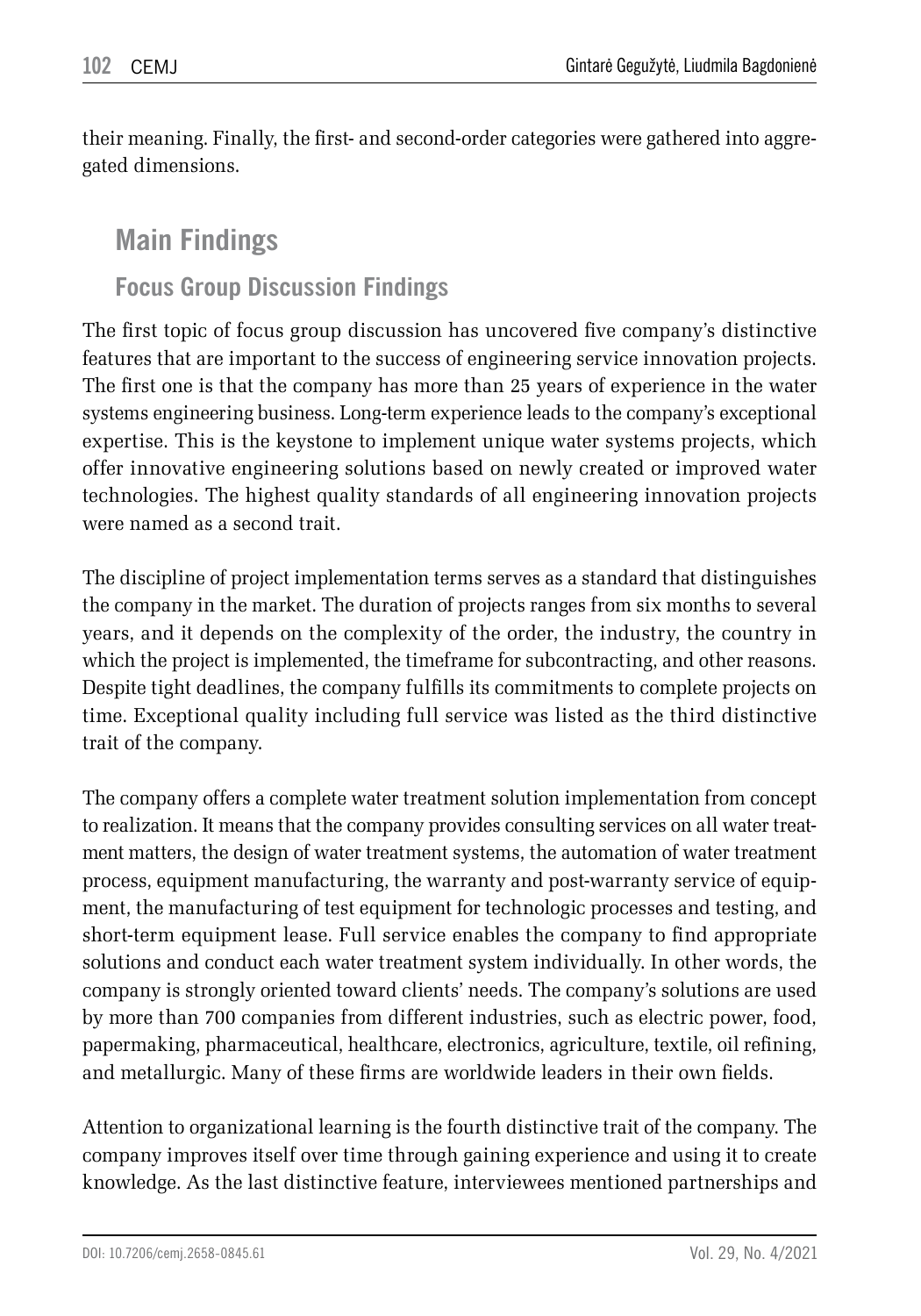networking. The company operates in different markets, many geografically remote, so trusted partners in each market facilitate and accelerate project implementation. Partnership is particularly important to acquiring and disseminating knowledge. In summary, the company's features create preconditions for the company to be the leader in water treatment technologies and be the first choice of clients, partners, and suppliers. Table 4 provides the detailed results of the interviews.

#### **Table 4.** Distinctive features of the company

| First-order category and representative quotes                                                                                                                       | Second-order<br>category       | Aggregate<br>dimension                |  |
|----------------------------------------------------------------------------------------------------------------------------------------------------------------------|--------------------------------|---------------------------------------|--|
| Each water treatment <i>project is unique</i> . The company always provides<br>solutions suitable for clients' individual water treatment needs.                     |                                |                                       |  |
| Our products and technologies are continually improved.                                                                                                              | Innovation                     | in water<br>treatment<br>technologies |  |
| Our company creates innovative solutions that ensure waste-free<br>water treatment, save nature and energy resources.                                                |                                |                                       |  |
| Our company attempts to be approachable to clients in order to better<br>understand their needs.                                                                     |                                |                                       |  |
| Knowledge of the local market and understanding of clients'<br>specificity enable us to offer them optimal solutions.                                                | Response<br>to clients need    |                                       |  |
| Our company offers a full-service package for clients.                                                                                                               |                                |                                       |  |
| Quality of our company's products is approved by ISO quality<br>certificates.                                                                                        |                                | Priority                              |  |
| Our company uses only high-quality equipment of well-known<br>manufacturers. It allows us to ensure reliability, durability,<br>and required qualitative parameters. | Quality                        |                                       |  |
| Reliable functioning of our equipment and stable parameters of treated<br>water ensures our clients' smooth operation of production facilities.                      |                                |                                       |  |
| Our employees renew their knowledge in a systematic way and<br>improve their qualifications.                                                                         | Organizational                 |                                       |  |
| Our team is deeply experienced in water treatment area. This enables<br>us to find the best solutions for each particular situation.                                 | learning                       |                                       |  |
| We are working with partners in each market.                                                                                                                         |                                | Priority                              |  |
| Our wide office and <i>partnership network</i> ensures timely and quality<br>service.                                                                                | Partnership<br>and             | choice for<br>partners                |  |
| Our goal is a long-term cooperation. We create value by disseminating<br>our knowledge to our partners.                                                              | networking<br>and<br>suppliers |                                       |  |

Source: own elaboration.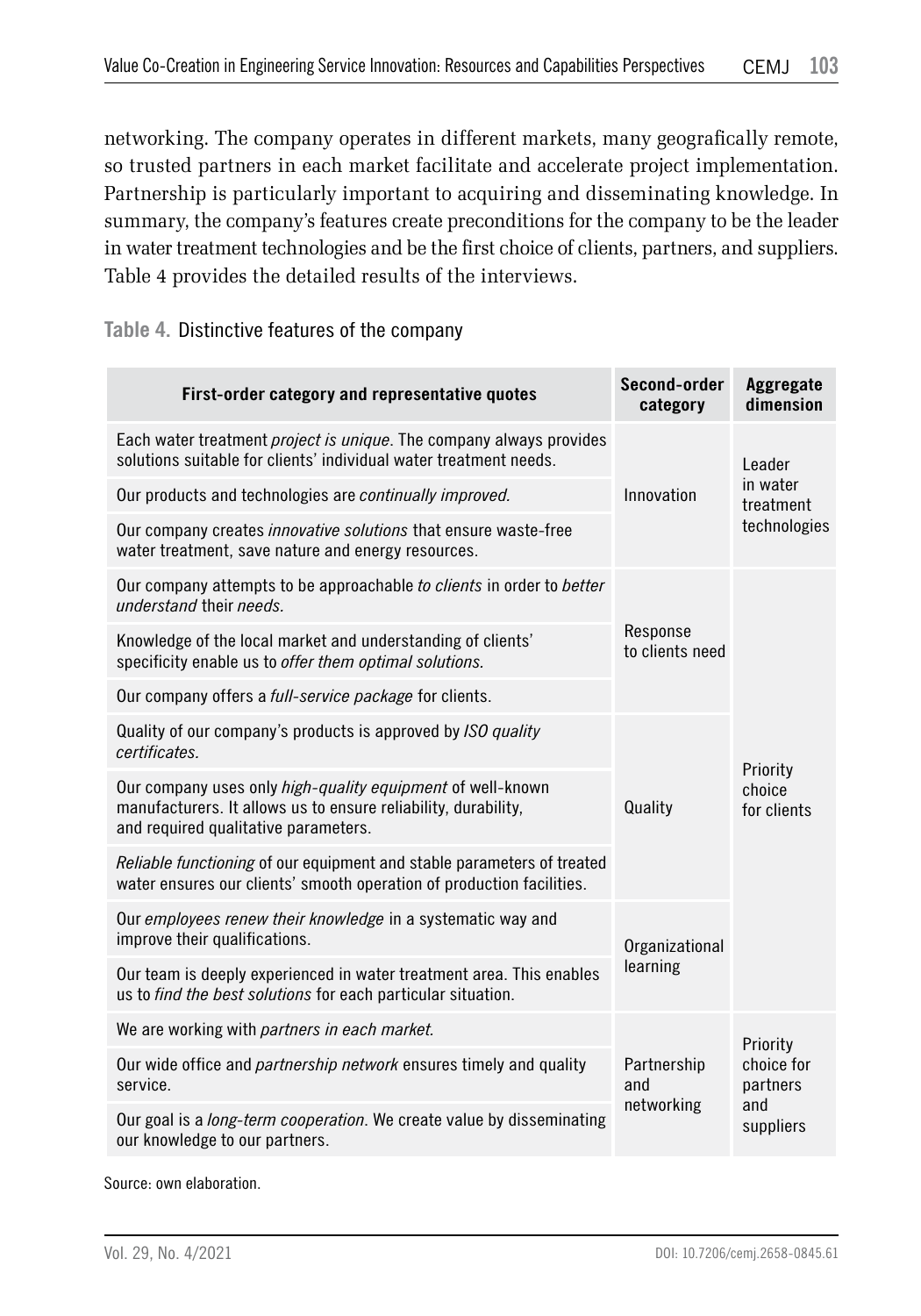Company resources and capabilities covered the second issue of the focus group discussion. Table 5 provides a comprehensive list of the company's resources and capabilities disclosed during qualitative content analysis.

**Table 5.** Company resources and capabilities

| First-order category and representative quotes                                                                                                                                                                                                                                                                      | Second-order<br>category      | Aggregate<br>dimension |
|---------------------------------------------------------------------------------------------------------------------------------------------------------------------------------------------------------------------------------------------------------------------------------------------------------------------|-------------------------------|------------------------|
| The company often operates without an advance payment or with very<br>small advance payment throughout the entire project.                                                                                                                                                                                          | Financial<br>resources        |                        |
| The company requires tools, special loom, lifts, autoloaders, etc.                                                                                                                                                                                                                                                  | Technological<br>equipment    |                        |
| We operate in different industries and face with various clients' problems<br>and requirements, so we need to know how to create engineering solutions.                                                                                                                                                             | Expert<br>knowledge           |                        |
| We have been <i>operating in this market for many years</i> , so we have a set<br>of necessary tools, and our systems have been tested in many ways.                                                                                                                                                                | Experience                    |                        |
| Many advanced/cutting-edge technologies, along with traditional<br>technologies built in the company are used to project implementation.                                                                                                                                                                            | Technology                    | Resources              |
| Clients trust us. They know that despite complex issues, our company<br>can implement the project from beginning to end. We are responsible<br>and reliable suppliers.                                                                                                                                              | <b>Trust</b>                  |                        |
| Our company is very well known in local and international water<br>treatment technologies markets.                                                                                                                                                                                                                  | Reputation                    |                        |
| The project must have the required number of staff. The quality of work<br>and compliance with deadlines depend on it.                                                                                                                                                                                              | Human<br>resources            |                        |
| The company often operates under <i>uncertain circumstances</i> . It may<br>be the changes in clients' needs, legislation, entry to a new market,<br>employment issues, etc. Nevertheless, the company can solve these<br>problems quickly and efficiently.                                                         | Organizational<br>flexibility |                        |
| It is not sufficient to correctly forecast the costs and prices, timeframe,<br>sequence of project, etc. We need to predict the things that the company<br>will be able to give up later because the company will have to accept<br>the client's position.                                                          | Planning<br>capabilities      |                        |
| Employees learn from everything that is possible, for instance, from<br>their experience and then apply their learning to perform successfully<br>in situations of uncertainty.                                                                                                                                     | Learning<br>agility           |                        |
| Bargaining is very important, frequently the most important skill in the<br>market.                                                                                                                                                                                                                                 | Negotiation                   | Capabilities           |
| Various disturbances are common in implementing innovation projects,<br>so our engineers and other employees need to find ways to eliminate<br>or prevent these incidents. It means they need to renew their knowledge<br>and skills quickly by using external sources. The company has<br>a system for doing this. | Knowledge<br>absorption       |                        |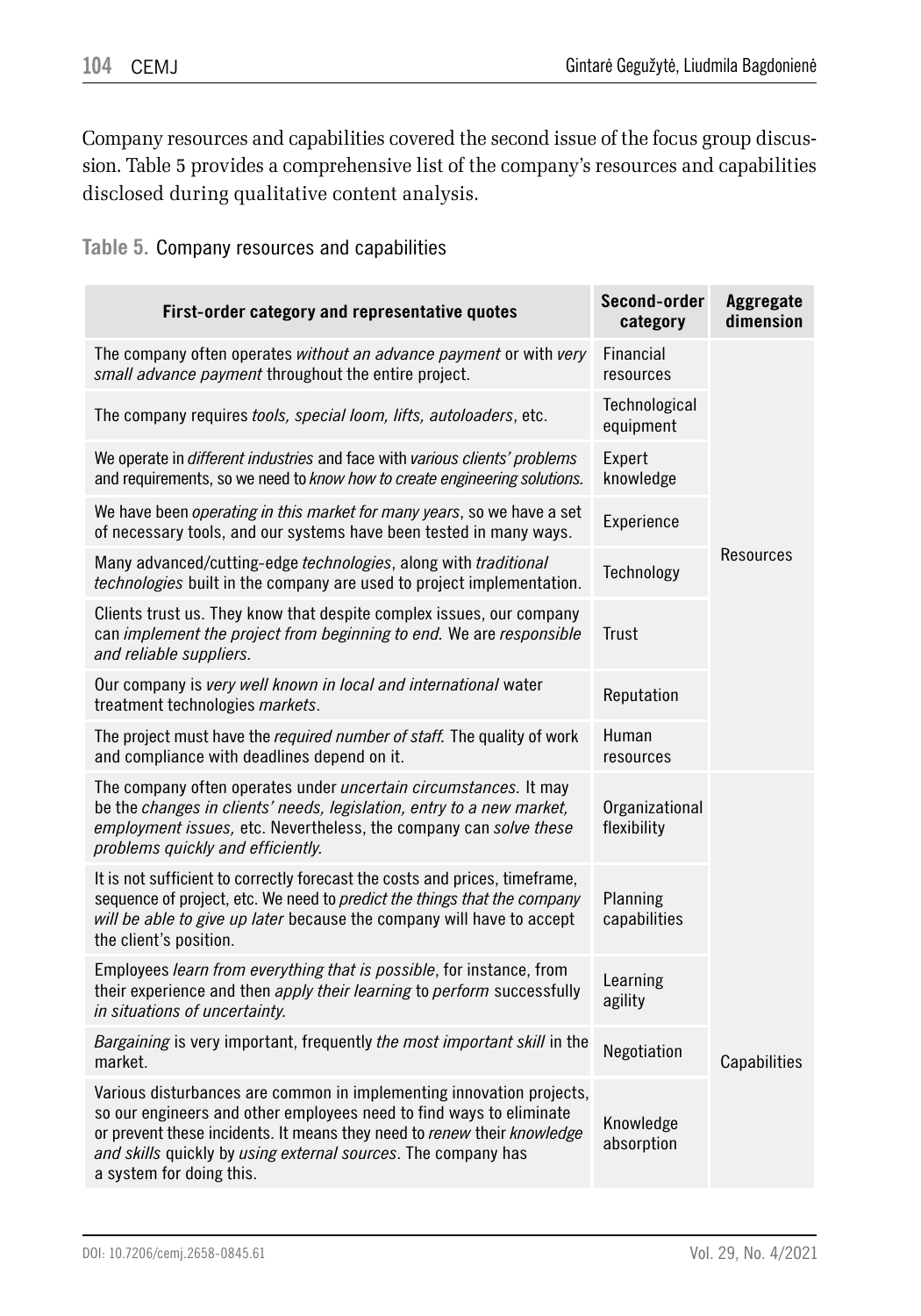| A client should be able to understand the solutions that our company<br>is going to implement. As collaborators, we need to <i>understand each</i><br>other and communicate during project implementation and later.<br>Relationship building and the smoothness of communication are very<br>important and very difficult. | Relational<br>capabilities |
|-----------------------------------------------------------------------------------------------------------------------------------------------------------------------------------------------------------------------------------------------------------------------------------------------------------------------------|----------------------------|
| Our company constantly seeks new ideas, implements them, and creates<br>new solutions for our clients. We are often the first to create/develop<br>and launch a particular water treatment system. This is our competitive<br>advantage.                                                                                    | Innovative<br>capabilities |
| Management is a capability to <i>lead and control the entire process</i> .<br>i.e. orders, deliveries, the manufacturing it-self.                                                                                                                                                                                           | Managerial<br>capabilities |

Source: own elaboration.

Finances, technology, and technological equipment were named the main prerequisites to engineering service innovation projects. However, participants were much more likely to talk about competent staff, their expertise, and the experience gained from various projects. In addition, the discussion revealed the big value of client trust in the company and its reputation. According to the participants, it is difficult to say that one resource is more important than another. The lack of at least one element can seriously disrupt project planning and execution. Providing tangible necessary resources and nurturing intangible resources is the task of the company's senior managers. The capabilities revealed in the discussion could be conditionally divided into three groups. The first group gathers organizational flexibility and negotiation are related to the company's behavior in the market and its ability to win project orders. Learning agility, knowledge absorption, and innovative capabilities form the second group. These capabilities are crucial to project implementation. The third group includes planning and managerial capabilities. These capabilities are employed in everyday activities. The last type of capabilities mentioned by participants is relational capabilities. These are umbrella capabilities, which are required for all activities and are vital for both internal and external communication and collaboration.

As the participants noted, the competition in the water treatment solutions market is intense and the company constantly faces challenges. Therefore, leveraging resources and capabilities to the best extent is the key to maintaining and sustaining the company's competitive advantage.

### **Findings of Semi-Structured Interviews**

The project managers lead different engineering services projects simultaneously. All the analyzed engineering service innovation projects are unique and differ in scope,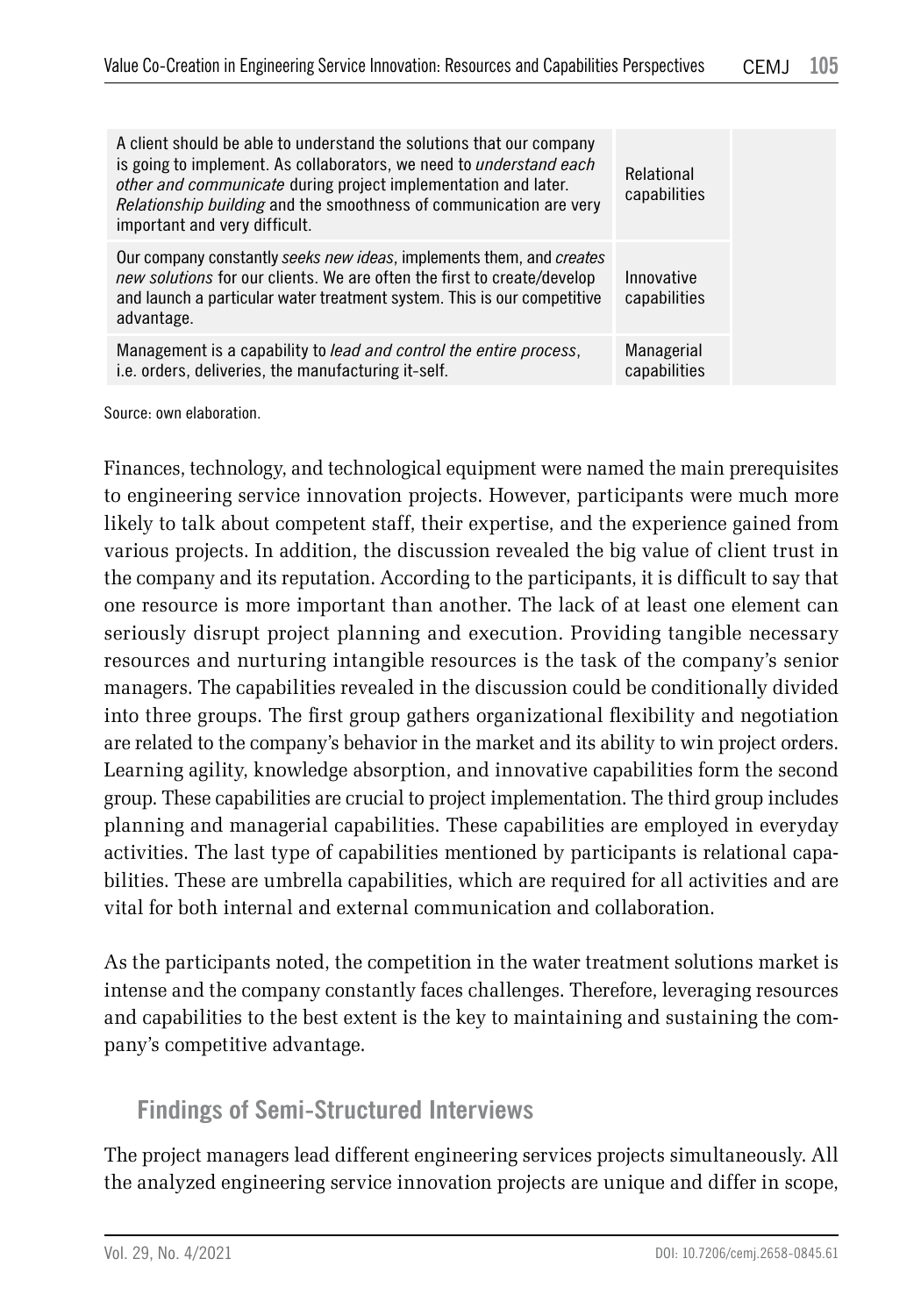complexity, duration, and involved partners, so a clear scheme of project activities sequence may facilitate their management. The participants of semi-structured interviews foregrounded fourteen activities implemented during project planning, build-up, implementation, and closeout stages (Table 6).

**Table 6.** Stages and activities of engineering service innovation project

| <b>Project stage</b> | <b>Project activities</b>                                             |  |  |  |  |
|----------------------|-----------------------------------------------------------------------|--|--|--|--|
|                      | Identifying the client problem                                        |  |  |  |  |
|                      | Generating of ideas for problem solution                              |  |  |  |  |
| Planning             | Evaluating the ideas                                                  |  |  |  |  |
|                      | Preparing the proposal                                                |  |  |  |  |
|                      | Analysis of the client business environment                           |  |  |  |  |
|                      | Defining the client's requirements                                    |  |  |  |  |
| Build-up             | Translating client requirements into water system design requirements |  |  |  |  |
|                      | Design of water system                                                |  |  |  |  |
|                      | Ordering of components                                                |  |  |  |  |
|                      | Production                                                            |  |  |  |  |
|                      | Delivery of the equipment for client                                  |  |  |  |  |
| Implementation       | Testing and adaption                                                  |  |  |  |  |
|                      | Water system launch                                                   |  |  |  |  |
| Closeout             | Activities after the launch                                           |  |  |  |  |

Source: own elaboration.

According to the interviewed project managers, all stages of the project and every activity of each stage are equally important but differ greatly in terms of managers' attention and time requirements. Nonetheless, international projects' activities require more flexibility and adaptability. Usually, more attention is needed in the planning stages so as to identify a client's business problem and prepare a proposal. Translating client requirements into water system design specifications and proper water system design are two of the most time-consuming activities in the build-up project stage. In the implementation stage, production activities, water system testing and adaptation, and water system launch were most often mentioned. Let us note that the interviewed project managers were unable to specify activities at the project closeout stage.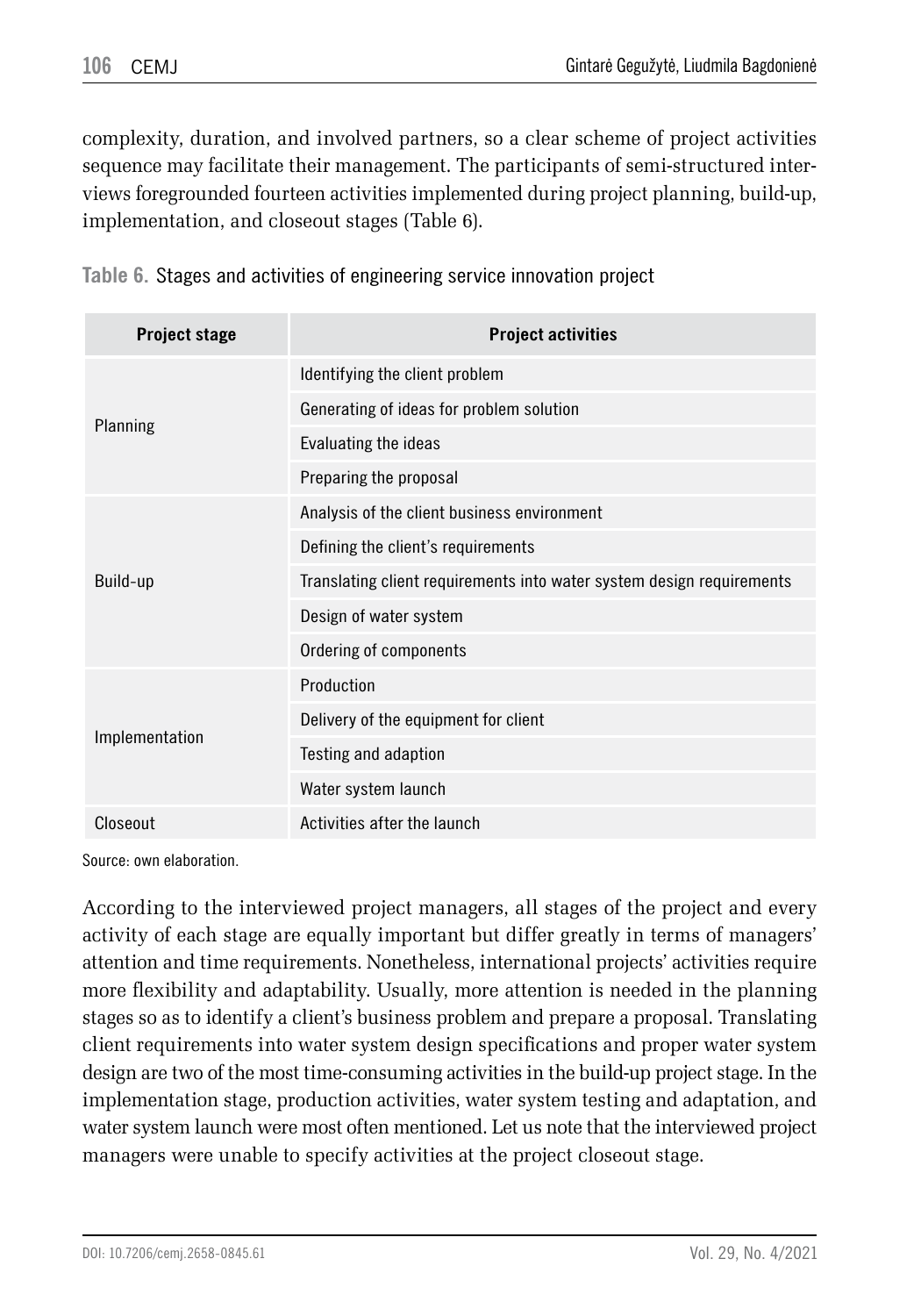Evidently, engineering service projects are performed following clients' demands. All project managers who participated in the study unanimously affirm that clients' contribution to value co-creation is a particular request and feature of engineering service innovation projects. The findings reveal that value co-creation activities happen at all stages of the engineering service innovation project, in which clients emerge as active co-creators of value (Table 7).

### **Table 7.** Company and client value co-creation activities in engineering service innovation projects

| First order category and representative quotes                                                                                                                                                                                                                                                                                                                                                                                 | <b>Second order</b><br>category                                                               | Aggregate<br>dimension         |  |
|--------------------------------------------------------------------------------------------------------------------------------------------------------------------------------------------------------------------------------------------------------------------------------------------------------------------------------------------------------------------------------------------------------------------------------|-----------------------------------------------------------------------------------------------|--------------------------------|--|
| Client does not always know what his company needs, thus, we discuss<br>the issues, which often requires intellectual involvement and time.                                                                                                                                                                                                                                                                                    | Co-identification<br>of the client's<br>problem<br>Project                                    |                                |  |
| We suggest a few ideas/solutions for client business problem. Client<br>wants to know in detail the pros and cons of every idea. Client has<br>his/her own criteria for evaluating our ideas.                                                                                                                                                                                                                                  | Co-evaluation<br>of ideas                                                                     | planning                       |  |
| Our company makes/prepares the technological scheme and sends<br><i>it for client approval.</i> We contact the main person of client company<br>and adapt any necessary changes to client wishes/needs.                                                                                                                                                                                                                        | Co-defining<br>of client's<br>requirements                                                    |                                |  |
| Equipment must be installed at the specific location, the water must<br>be obtained from some place and supplied to another location, stored,<br>and protected, so we need client's contribution. Client is interested<br>in project implementation on time; he/she shows and explains to our<br>employees everything we need.                                                                                                 | Co-analysis<br>of environment                                                                 | Build-up<br>project            |  |
| Client checks our project, technological scheme, drawings, initial<br>instructions, and specifications. Indeed, client operates as<br>co-designer.                                                                                                                                                                                                                                                                             | Co-design                                                                                     |                                |  |
| For clients to understand what is required, they need knowledge.<br>By training a client, the company strengthens the bond with the client.<br>If we help them, then they help us as well. Clients provide tips and<br>help throughout the entire project.                                                                                                                                                                     | Co-production                                                                                 | Project<br>implemen-<br>tation |  |
| Client must participate. We check how water system functions<br>and adjust, alter something, etc. We show the clients what is happening,<br>and they learn how to manage the system.                                                                                                                                                                                                                                           | Co-testing<br>and co-adoption                                                                 |                                |  |
| It is important to maintain communication with the client in a regular<br>way because the functioning of the water system depends on that.<br>Some trouble could be caused by the client's scarce knowledge in this<br>area. We are ready to help. On the other hand, we obtain valuable<br><i>information</i> from the client when he addresses and asks how it is<br>possible to improve the functioning of water equipment. | Co-activities<br>after the launch<br>(e.g. mutual<br>information<br>exchange,<br>co-learning) | Closeout                       |  |

Source: own elaboration.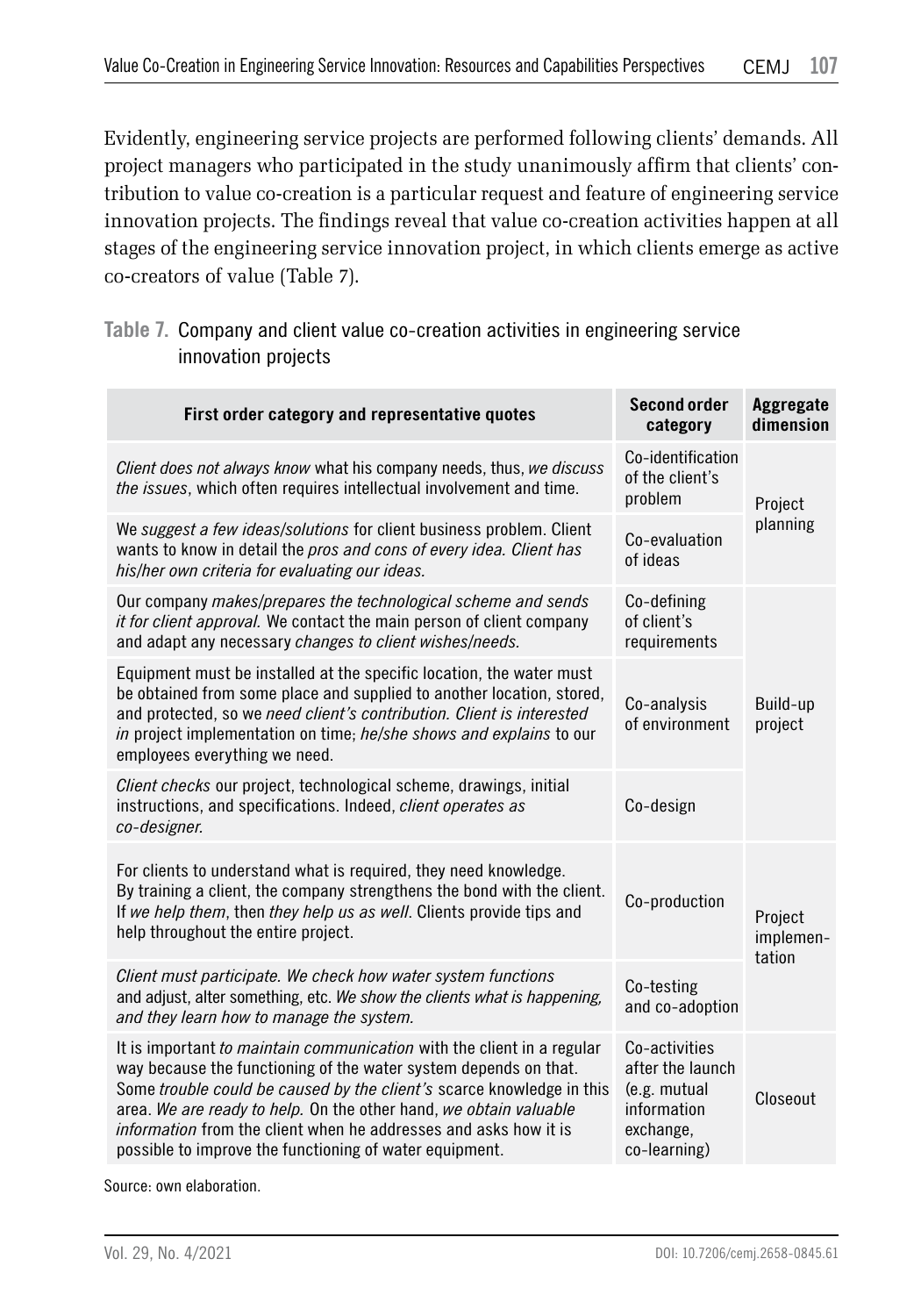Notably, not all engineering service innovation project activities comprise value co-creation with clients, e.g. proposal preparation in the project planning stage or client requirements translation into water system design specification in the build-up stage. The scope of co-created activities varies among project stages. The build-up project stage is characterized by more co-creation activities than other stages. As the participants mentioned, it is difficult to clearly separate the activities of one stage from other stages. It is more important to ensure that the expected outcome of a specific activity will be reached. Co-creation activities differ also by the manner of their execution: some are conducted *in situ* – i.e. at the studied company (e.g. co-production) – while other at the client company (e.g. co-testing and co-adaption of the water system).

An engineering project is a sophisticated process that consumes different resources and requires various capabilities. Table 8 demonstrates what resources and capabilities were used in engineering service innovation projects and how they varied in different project stages and concrete activities of value co-creation with clients.

**Table 8.** Resources and capabilities employed to value co-creation in engineering service innovation projects

| Project<br>stage | Project<br>activities                             | Co-creation<br>activities                       | <b>Resources</b>                                                                                                  | <b>Capabilities</b>                                                                                                                                             |
|------------------|---------------------------------------------------|-------------------------------------------------|-------------------------------------------------------------------------------------------------------------------|-----------------------------------------------------------------------------------------------------------------------------------------------------------------|
| Planning         | Identifying<br>the client<br>problem              | Co-identification<br>of the client's<br>problem | Expert knowledge<br>Diagnosing skills<br>Communication skills<br><b>Finances</b><br>Human resources<br>Technology | <b>Negotiation capabilities</b><br>Relational capabilities<br>Analytical capabilities<br><b>Management capabilities</b>                                         |
|                  | Generating<br>of ideas for<br>problem<br>solution |                                                 | Experience<br>Communication skills<br><b>Finances</b><br>Human resources<br>Technology                            | <b>Negotiation capabilities</b><br>Relational capabilities<br>Creativity<br>Management capabilities                                                             |
|                  | Evaluating<br>the ideas                           | Co-evaluation<br>of ideas                       | Expert knowledge<br>Communication skills<br>Trust<br><b>Finances</b><br>Human resources<br>Technology             | <b>Negotiation capabilities</b><br>Relational capabilities<br>Management capabilities                                                                           |
|                  | Preparing<br>the proposal                         |                                                 | Expert knowledge<br><b>Communication skills</b><br><b>Finances</b><br>Human resources<br>Experience<br>Technology | Organizational flexibility<br>Learning agility<br><b>Planning capabilities</b><br>Analytical capabilities<br>Innovative capabilities<br>Management capabilities |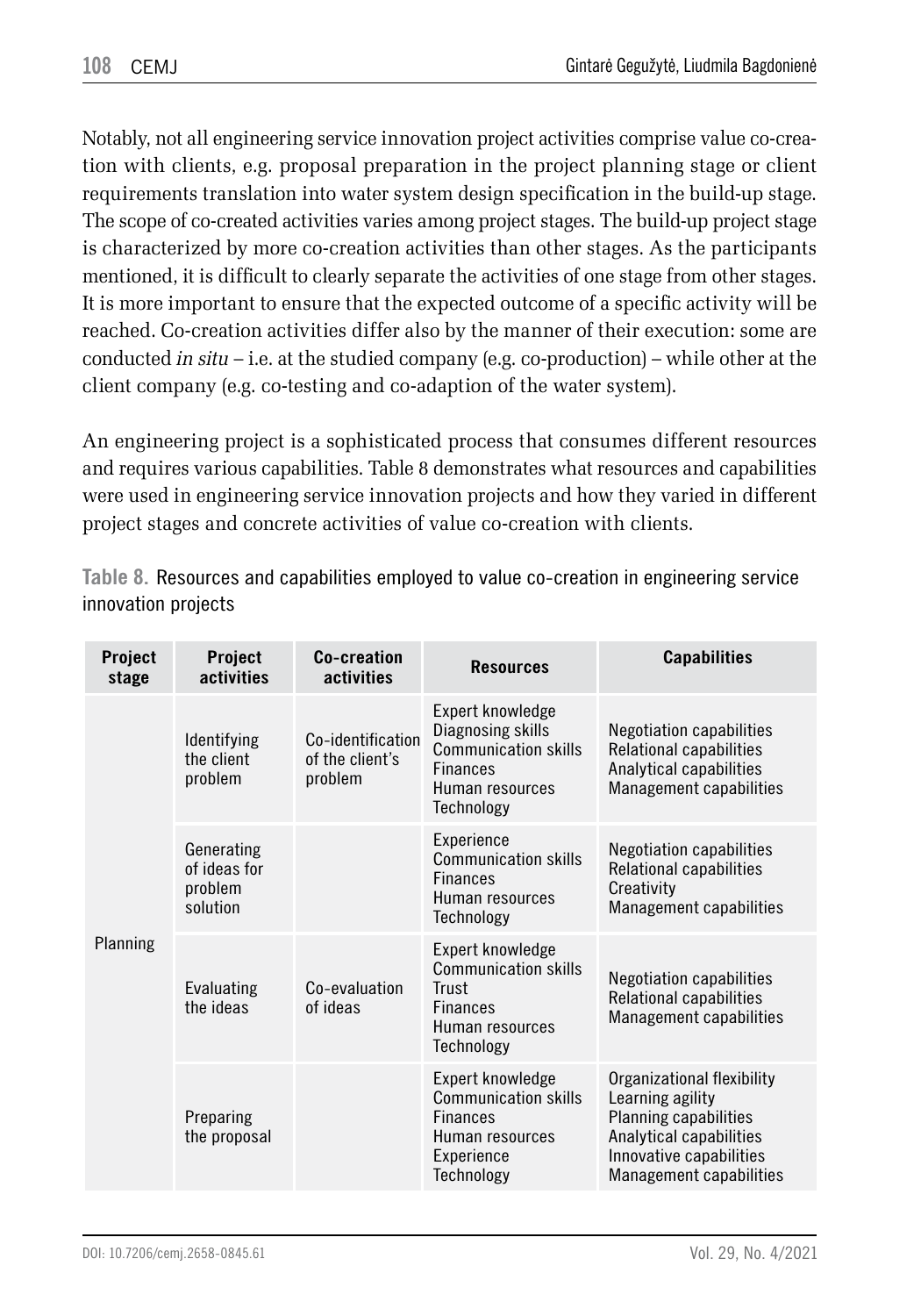| Build-up            | Analysis of the<br>client business<br>environment                                    | Co-analysis<br>of the<br>environment       | Expert knowledge<br><b>Finances</b><br>Human resources<br>Technology                                             | Analytical capabilities<br>Innovative capabilities<br>Management capabilities                                                                                     |
|---------------------|--------------------------------------------------------------------------------------|--------------------------------------------|------------------------------------------------------------------------------------------------------------------|-------------------------------------------------------------------------------------------------------------------------------------------------------------------|
|                     | Defining the<br>client's<br>requirements                                             | Co-defining<br>of client's<br>requirements | Expert knowledge<br><b>Communication skills</b><br><b>Finances</b><br>Human resources<br>Technology              | <b>Negotiation capabilities</b><br>Analytical capabilities<br>Management capabilities                                                                             |
|                     | Translating<br>client<br>requirements<br>into water<br>system design<br>requirements |                                            | Expert knowledge<br><b>Communication skills</b><br><b>Finances</b><br>Human resources<br>Technology              | <b>Negotiation capabilities</b><br>Analytical capabilities<br>Management capabilities                                                                             |
|                     | Design<br>of water<br>system                                                         | Co-design                                  | Human resources<br>Expert knowledge<br><b>Communication skills</b><br>Trust<br><b>Finances</b><br>Technology     | Creativity<br>Innovative capabilities<br>Analytical capabilities<br>Management capabilities                                                                       |
|                     | Ordering<br>of components                                                            |                                            | <b>Finances</b><br>Human resources<br>Technology                                                                 | <b>Planning capabilities</b><br>Management capabilities                                                                                                           |
| Implemen-<br>tation | Production                                                                           | Co-production                              | Human resources<br>Technological<br>equipment<br>Expert knowledge<br>Experience<br><b>Finances</b><br>Technology | <b>Planning capabilities</b><br>Innovative capabilities<br>Organizational flexibility<br>External knowledge<br>absorptive capabilities<br>Management capabilities |
|                     | Delivery<br>of the<br>equipment<br>to client                                         |                                            | Human resources<br>Technological<br>equipment<br><b>Finances</b><br>Technology                                   | Organizational flexibility<br><b>Planning capabilities</b><br>Management capabilities                                                                             |
|                     | Testing and<br>adaptation                                                            | Co-testing and<br>co-adaptation            | Technological<br>equipment<br>Expert knowledge<br>Confidence<br><b>Finances</b><br>Human resources<br>Technology | <b>Relational capabilities</b><br>Cross-cultural capabilities<br>External knowledge<br>absorptive capabilities<br>Management capabilities                         |
|                     | Water system<br>launch                                                               |                                            | Technological<br>equipment<br>Expert knowledge<br><b>Finances</b><br>Human resources<br>Technology               | Relational capabilities<br>Management capabilities                                                                                                                |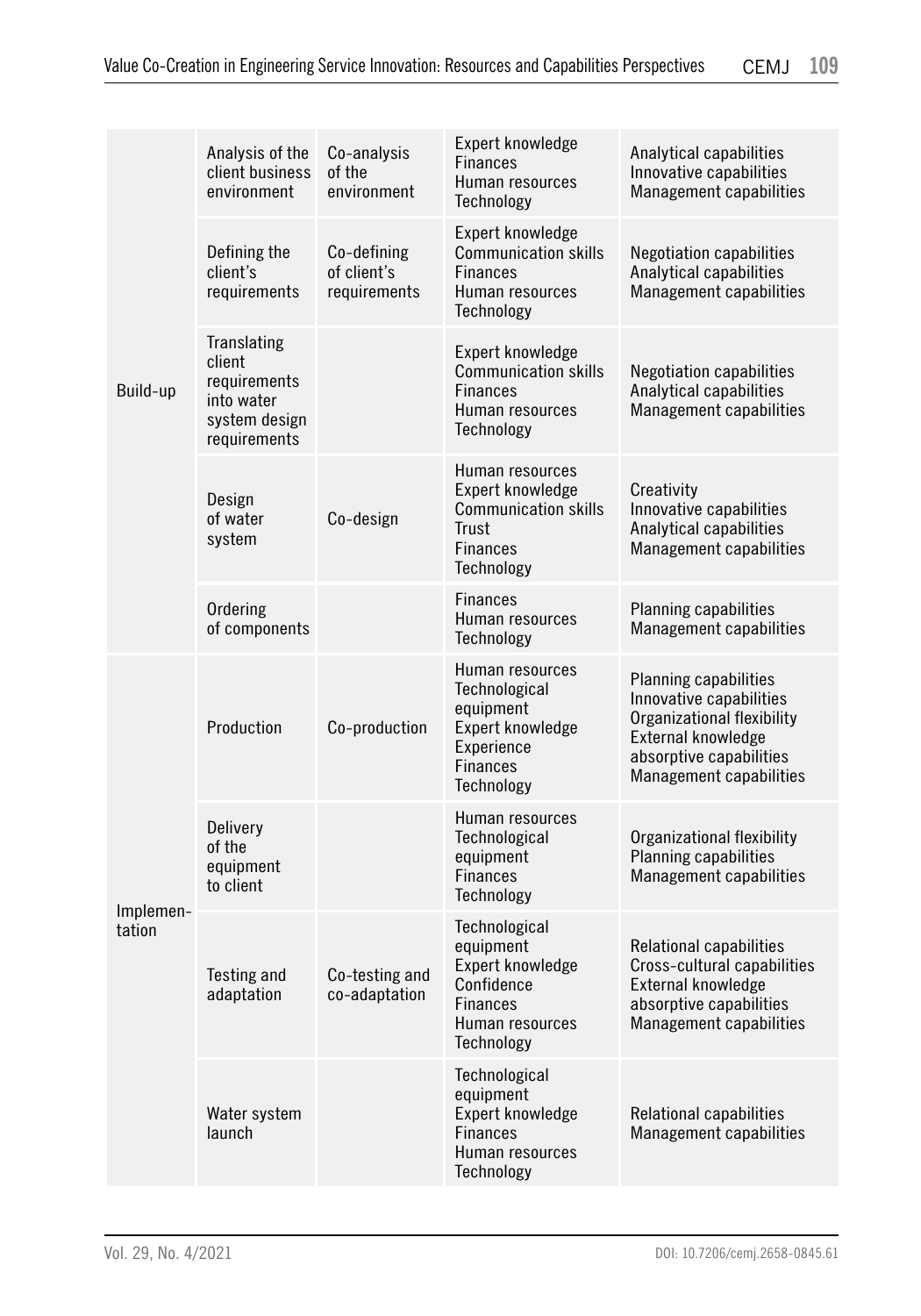| Closeout | Activities after<br>the launch | Co-activities<br>after the launch<br>(e.g. mutual<br>information<br>exchange,<br>co-learning) | <b>Communication skills</b><br>Trust<br><b>Finances</b><br>Human resources<br>Technology | Relational capabilities<br>Management capabilities |
|----------|--------------------------------|-----------------------------------------------------------------------------------------------|------------------------------------------------------------------------------------------|----------------------------------------------------|
|----------|--------------------------------|-----------------------------------------------------------------------------------------------|------------------------------------------------------------------------------------------|----------------------------------------------------|

Source: own elaboration.

The interviewed project managers frequently mentioned operant (intangible) resources such as expert knowledge, diagnostic skills, experience, communication skills, technology, and trust. They much less frequently spoke about tangible (operand) resources such as finances, technology, or technological equipment. The financial resources and technology were highlighted as vital for engineering projects: they were identified as necessary for every project activity and implementation. needed for everyone's project activity. According to the interviewees, dependence on these resources is a particular feature of engineering projects. Human resources and expert knowledge were named as other obligatory engineering project resources. Project managers emphasized that the number of project workers influences the quality and timeliness of the project.

Table 8 shows the capabilities employed by engineering service innovation project workers at the different stages of the project. In the planning, development, and implementation stages of the project, managers mentioned 15 capabilities compared to just two in the closeout stage. Many capabilities are necessary for different co-creation activities. Project management capabilities were named as the most important capabilities: they are significant for all project activities. A growing number of engineering service innovation projects become increasingly complex, so effective project management capabilities are critical. In the context of the growing complexity and sophistication of projects, what is increasingly often required are analytical capabilities (in the build-up stage), negotiation capabilities (in the planning and build-up stages), and innovative capabilities (in the build-up and implementation stages). The interviewees noted that innovative capabilities are the keystone to innovate and help them to continuously transform knowledge and ideas into new products and services, facilitated in applying appropriate technologies to develop new engineering solutions in order to meet market needs and eliminate competitive threats.

To successfully conduct projects, the managers should be able to build and develop relationships with project teams and clients. Thus, relational capabilities are common at different project stages. Project teams establish and maintain diverse relations with many different actors like clients, partners, and suppliers. In the interviewed managers' opinion, all project workers and project managers should possess perfect relational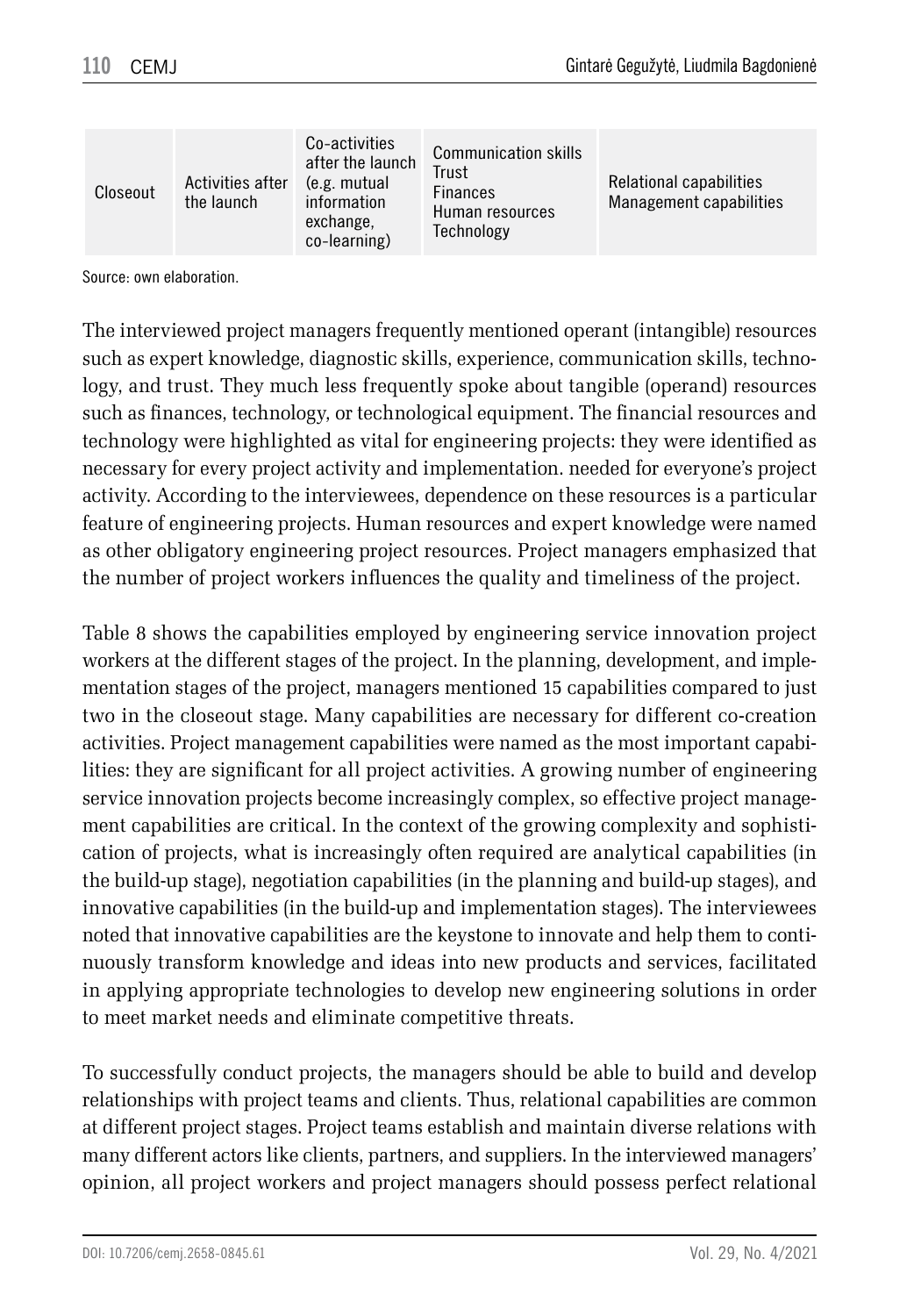capabilities. Moreover, the relational capabilities enable the company to secure access to external knowledge and competencies needed for innovation. The relational capabilities also help project managers to motivate, inspire, and coach project teams.

Despite the fact that four out of the five studied projects are international, cross-cultural capabilities were mentioned only once. These capabilities play an important role in *face-to-face* relationships when a water system is co-tested and co-adapted in a business client company.

In summary, engineering service innovation projects are realized by company-client co-creation activities that employ a plethora of resources and capabilities.

## **Discussion**

Scholars indicate that we should devote more attention to explaining what resources and capabilities contribute to a company's service innovation and how. According to many, companies that develop resource-oriented practices enrich service innovation capabilities and win over competition more easily. Theoretical research on company- -level resources and capabilities that influence service innovation is quite numerous, but empirical research offers merely scarce and scattered results so far. In order to bridge this gap, we took a step toward providing empirical findings from an international engineering company's practice that employs resources and capabilities for value co-creation in the development of innovative engineering solutions.

As mentioned above, the aim of this study was to reveal what service provider's resources and capabilities are employed to create engineering service innovation through value co-creation and how these resources and capabilities vary in different project stages of engineering service innovation. In order to reach this aim, I selected the qualitative methodology, which enabled me to better understand the complex reality and meaning of actions in the engineering service innovation context. The results of senior managers' focus group discussion showed that the company's distinctive features found the success of its engineering service innovation projects as leading in water treatment technologies and first choice for clients, partners, and suppliers. For that purpose, the company constantly invests in the research and development of advanced technologies, expanding its production base and investing in employee development. Moreover, the senior managers indicated the scope of resources and capabilities valid to maintain these particular features of the company. Most of these capabilities are operants, which means they determine service innovativeness and influence the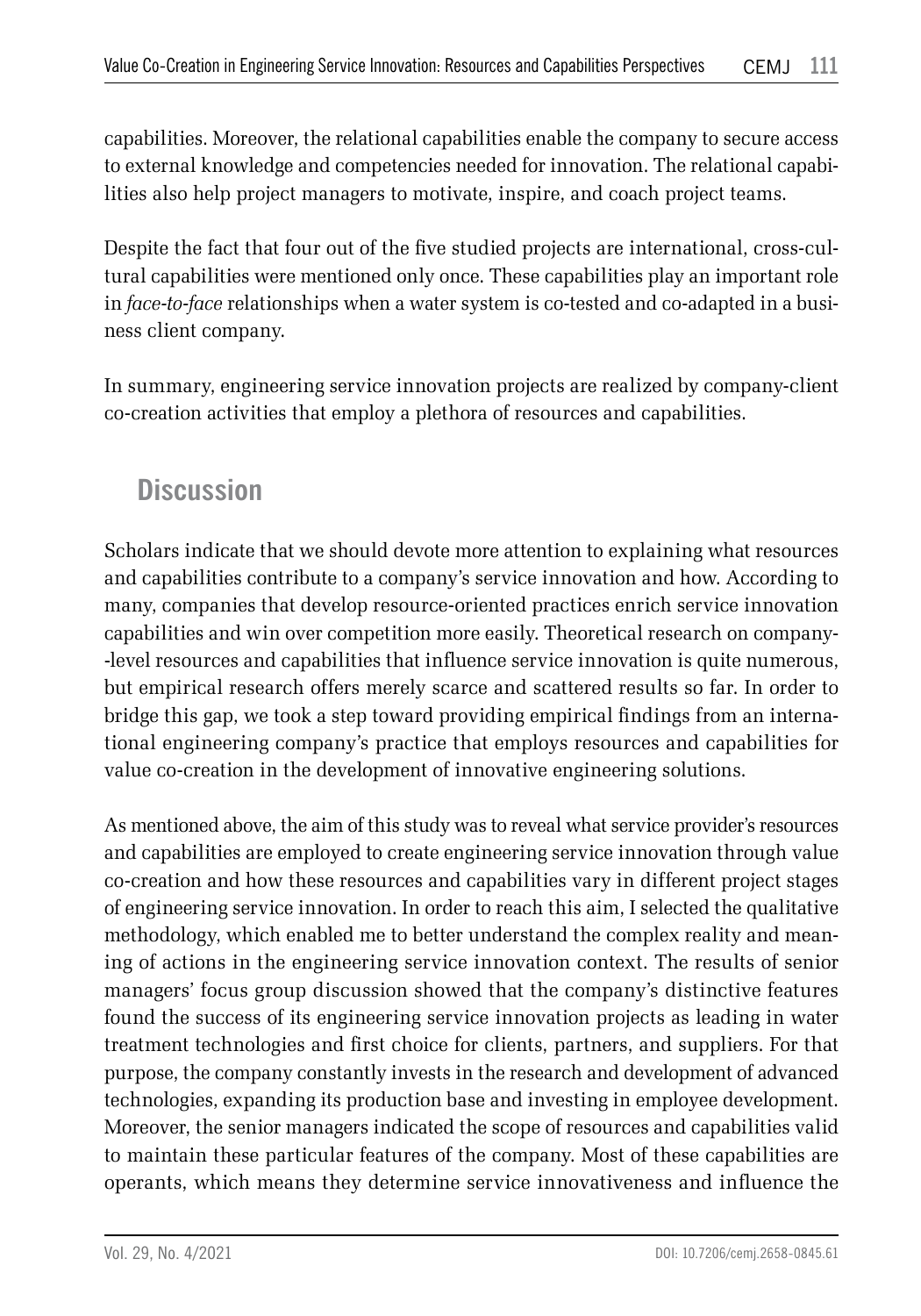company's competitive advantage, i.e. the capabilities are reputation, trust, expert knowledge, experience, organizational flexibility, learning agility, and knowledge absorption. These findings show similarities with the previous research by e.g. García- -Sánchez et al. (2018) or Stelmaszczyk (2020) who state that absorptive capacity impacts organizational innovation and organizational performance. Moreover, Beraha et al. (2018) indicate that the need for company flexibility reactions increases with environmental change and uncertainty.

Despite the leading role of operant resources, the finances and technological equipment (operand resources) were named as the basis for engineering innovation. These findings agree with the previous research. Technology as a critical resource in creating value and service innovation is mentioned by Akaka and Vargo (2014), Rusanen et al. (2014), and Vargo et al. (2015). Furthermore, Kim (2020) proved the significant relationship between financial resources and innovation in huge and complex engineering projects.

While the discussion of the senior managers' focus group provided a general view of the engineering company's operations, the project managers' interviews gave me insight into engineering project practices. In this research, the creating of engineering service innovation is considered as a project consisting of four stages – planning, build-up, implementation, and closeout – with numerous co-creation activities in each of them (Duffy, 2008). This result shows similarities with e.g. Marinkovic et al. (2017) who analyzed innovative ICT projects as the creation of innovation by the development of the client's problem solution.

Every stage in an engineering innovation project consists of different activities. Despite the differences in duration of the analyzed engineering service innovation projects, we identified 14 similar activities. Some of them are performed by the service provider, other require clients' input, namely the co-identification of problems, the co-evaluation of ideas, the co-defining of requirements, the co-analysis of environment, co-design, co-testing, co-adoption, co-production, and post-launch co-activities.

From this viewpoint, my study shows most similarities with the work by Marcos-Cuevas et al. (2016). Active client in engineering service innovation projects agrees with previous research, which has found that the role of the client has significantly changed in recent years from passive recipient to value co-creator (Pezzotta et al., 2017). Value co-creation refers to the value created by the joint activities of the parties (Balaji and Roy, 2017). Grönroos (2011) mentions three value co-creation spheres: the provider's, joint, and the client's. My study confirms that value co-creation in engineering service innovation projects occurs in the joint sphere, namely during the interaction between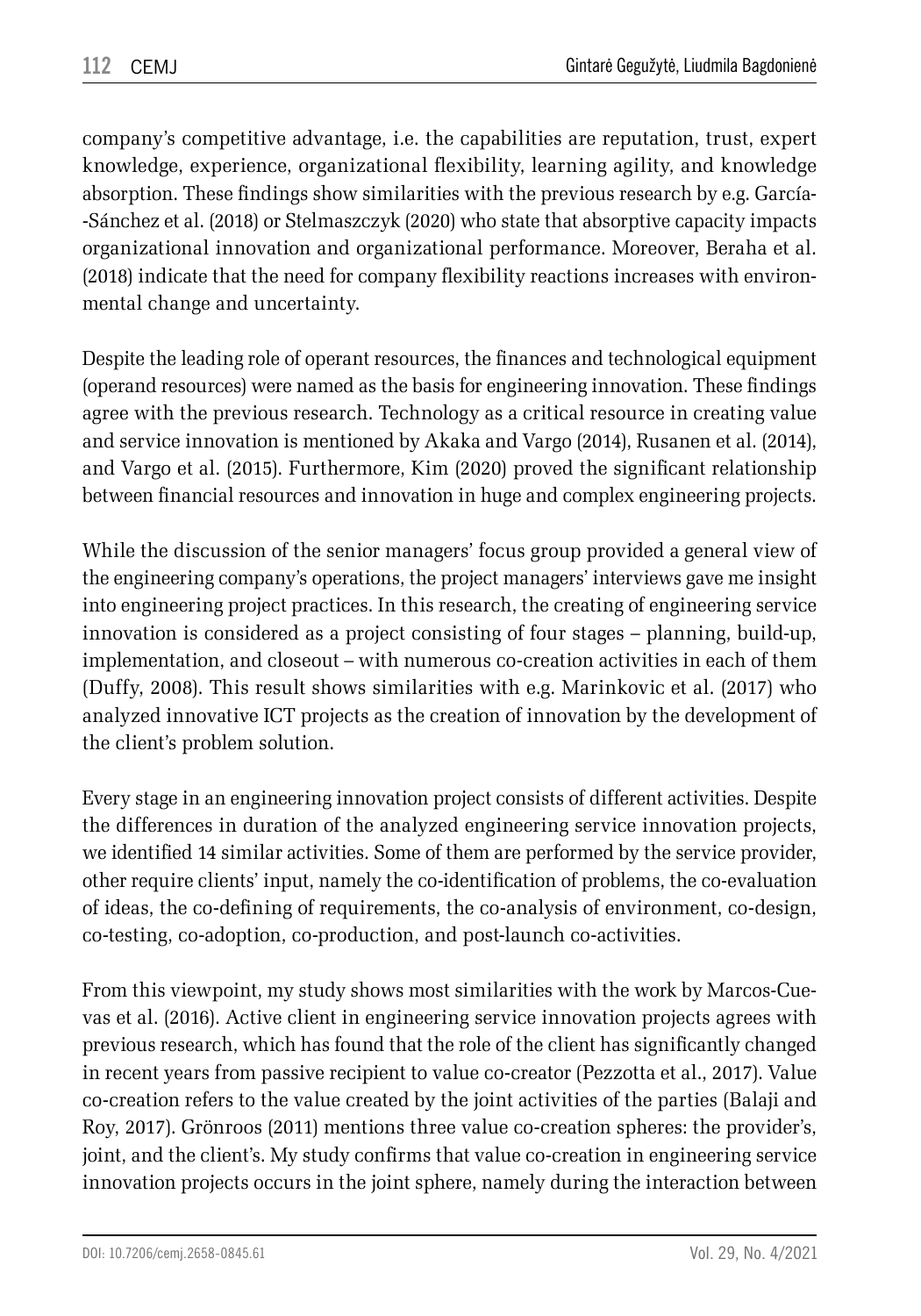the engineering company and the client – and in the provider sphere. Value co-creation between the company and the client is revealed in eight project activities: (1) problem identification, (2) ideas evaluation, (3) the analysis of the client business environment, (4) requirements definition, (5) water system design, (6) production, (7) testing and adaption, and (8) post-launch activities. The other six project activities are realized without client resources integration. I mean here (9) generating ideas for problem-solving, (10) proposal preparation, (11) translating client requirements into water system requirements, (12) components ordering, (13) delivering the equipment to the client, and (14) water system launch.

Usually, engineering projects are complex and take long, so the company often faces the challenge of properly optimizing the distribution of resources among different projects. Resources are the core elements that support the value co-creation process (Plouffe et al., 2019), including service innovation. In this regard, it is useful to know what resources will be needed at every stage of implementing projects. Our research reveals that in *project planning* the company identifies clients' business problems, generates ideas to solve the problems, evaluates these ideas, and prepares a proposal. Two value co-creation activities with the client – co-identification of problem and co-evaluation of ideas – are specified as common to all projects' planning stages. To succeed in an engineering service innovation project planning, the company requires expert knowledge, diagnosing, and communication skills. The crucial role of expert knowledge in water-related projects is confirmed by van Ast et al. (2017). Zuo et al. (2018) argue that effective communication in project management helps to achieve team cohesiveness, mutual understanding, and a sense of ownership in the project. The identified resources of the project planning stage in the engineering service innovation are augmented by negotiation and relation-building capabilities.

The projects' *build-up stage* includes five activities: (1) business environment analysis, (2) requirements definition, (3) translating these client's requirements into water system design specifications, (4) water system design, and (5) ordering the components necessary for the water system. During this project stage, the company engages the clients to co-create the analysis of their business environment, co-define the requirements of the water system, and co-design the water system. As well as planning, the build-up stage demands expert knowledge and communication skills. Nevertheless, the more important resources are finances, human resources, and trust. The role of trust is accentuated by Bond-Barnard et al. (2018). Their research findings show that the level of trust in a project stimulates the degree of collaboration. Among significant capabilities at this stage of engineering projects, the following were outlined: analytical, innovative, negotiation, creative, and planning capabilities. Analytical, innovative, and planning capabilities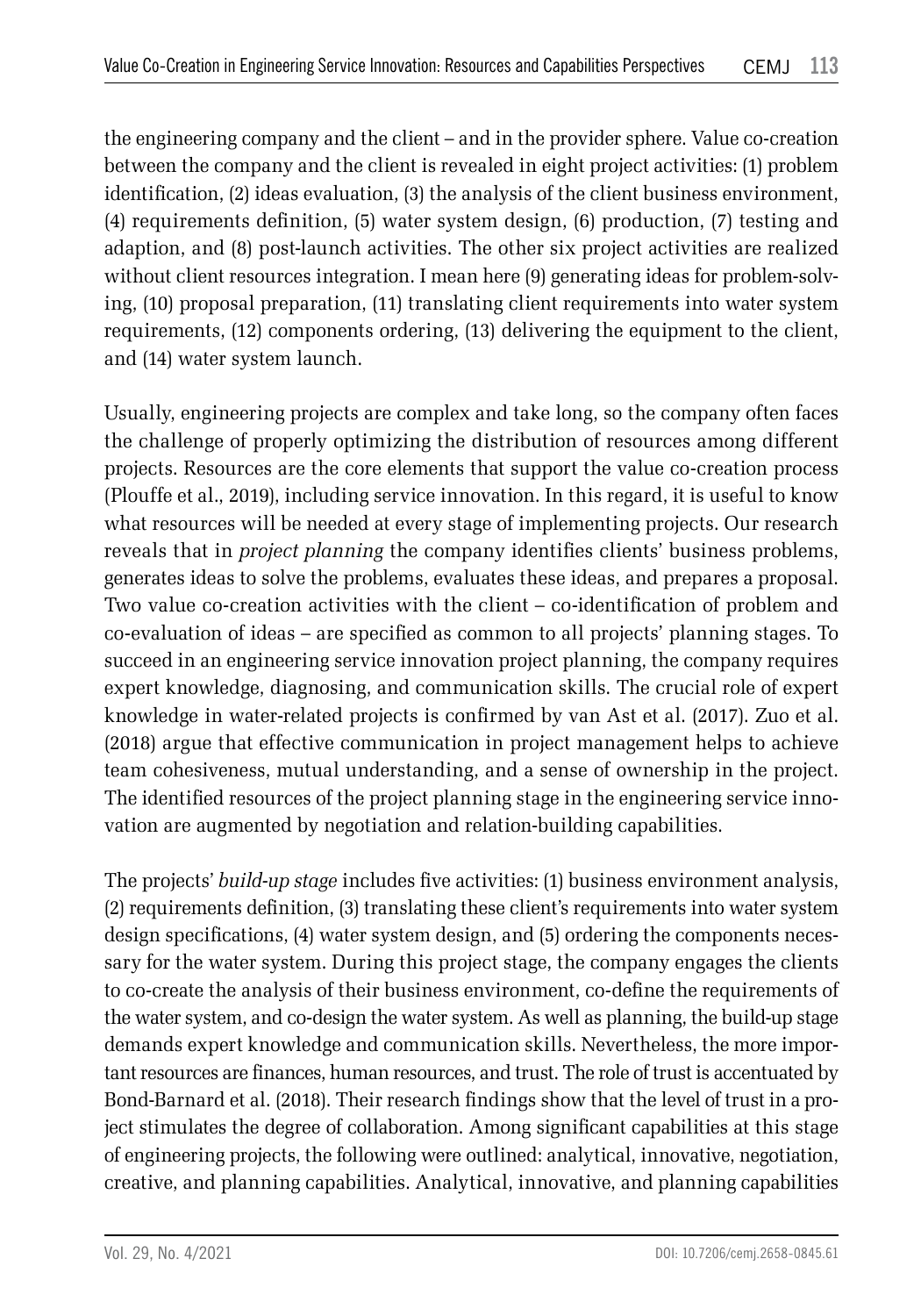have similarities with the work of Mainga (2017) who studied project management competencies that encompass project team's capabilities to assess complex and fluid situations and to better estimate project costs, schedule, and project risks. As Mainga (2017) affirms, these capabilities enhance project efficiency in the case of scarce financial resources. Biedenbach and Müller (2012) stress that innovative capabilities in early project phases have a significant positive impact on long-term project success.

The subsequent project stage – *implementation* – includes the equipment production process, the delivery of the equipment to the client, the testing and adoption of the equipment, and the launch of the entire water system activities. As value co-creators, clients take part in the production process and testing, but also in the adaptation of the water system activities. While implementing this project's stage, the company's production capacity and human resources play the main role. This determines whether the project will be implemented in a timely and high-quality manner. In addition to production capacity and human resources, intangible resources such as expert knowledge, experience, and trust are inseparable from successful project implementation. The issue of the mentioned resources, which will be employed appropriately during project implementation, rely on the company's capabilities. In relation to planning, innovative, and relational capabilities mentioned at earlier stages of the project, the implementation stage is particularly due to request for the external knowledge absorptive, organizational flexibility and cross-cultural capabilities.

Many of these findings are consistent with previous research. Flor et al. (2018) state that absorbing external knowledge exerts a direct influence on radical innovation in high-tech companies. Searching widely and deeply across external sources can provide ideas and resources that help firms gain and exploit innovative opportunities. An absorptive capacity allows firms to recognize the value of new, external information, assimilate it, and apply it to commercial ends (Kazadi et al., 2016). Forés's and Camison's (2016) industrial firms' research findings confirm that absorptive capability acts on the development of new products, processes, technologies, and management methods. My study revealed that absorbing external knowledge is needed during the project implementation phase. This result is not aligned with Eslami and Lakemond (2016) study's findings. Their study shows that capturing customers' knowledge in terms of requirements and specifications is important in the project ideation phase. Saeed et al. (2020) reveal the positive influence of organizational flexibility on project portfolio management. It is important for project-based organizations, which manage different projects that require flexibility. As engineering projects are increasingly cross-cultural, the diversity of participants can enhance the differences in perceptions and understanding of the meaning of the variety of signals – e.g. the drawings and messages in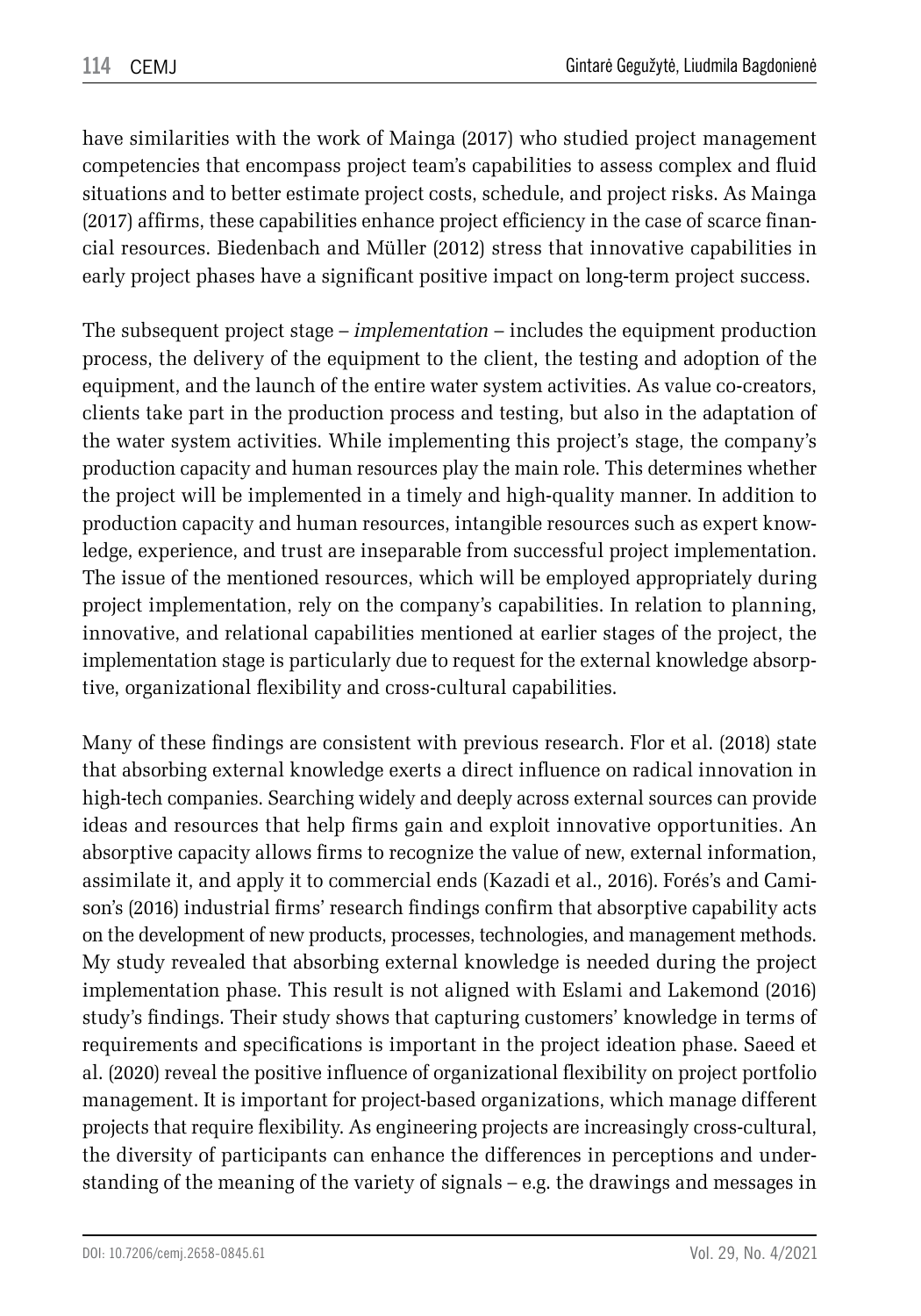construction projects (Fellows and Liu, 2016) – so the company's cross-cultural capabilities are gaining in importance. Johnsen and Ford (2006) stress that the capability to manage cross-cultural relationships and to establish a position in new networks is critical, especially when a smaller company is entered into a relationship with a larger client, which is the case in my study.

The last project stage at the scrutinized company is *closeout*, which encompasses the activities performed after the entire launch of the water system in the client's business. The company makes efforts to ensure strong relationships with clients. In turn, clients are also interested in the company's support during the functioning of the water system. Among the co-creating activities, there are two: (1) mutual information exchange and (2) co-learning. These activities are based on good communication skills, trust, and relation capabilities. As my research shows, the latter are desirable at all stages of the engineering project. This finding shows a connection to the results of Ngugi et al. (2010) study. Their findings suggest that the identified set of relational capabilities may be employed by small and medium-sized suppliers to enable them to support innovation and the implementation of initiatives so as to create value. In turn, Kusa (2020) states that the access to external resources, their utilization, and sharing of their resources are the most important aspects of relational capabilities.

# **Concluding Remarks**

In this article, (1) we outlined the eighteen activities that cover four stages of engineering service innovation projects, (2) identified the range of activities that are performed by the engineering company autonomously, (3) revealed the scope of activities required the contribution of clients, i.e. the activities as value co-creation between the company and client, (4) discovered how the resources and capabilities vary in different engineering service innovation project stages and activities, and (5) determined what resources and capabilities are vitally important for value co-creation in engineering service innovation project. However, we are sure that the area of resources and capabilities in value co-creation during the engineering service innovation project is in its infancy and many aspects are insufficiently understood and need further research.

## **Theoretical and Managerial Implications**

The study makes theoretical contributions related to the knowledge of value co-creation, resources, and capabilities in a specific context – that of engineering service innovation projects. First, the study discloses a set of activities for value co-creation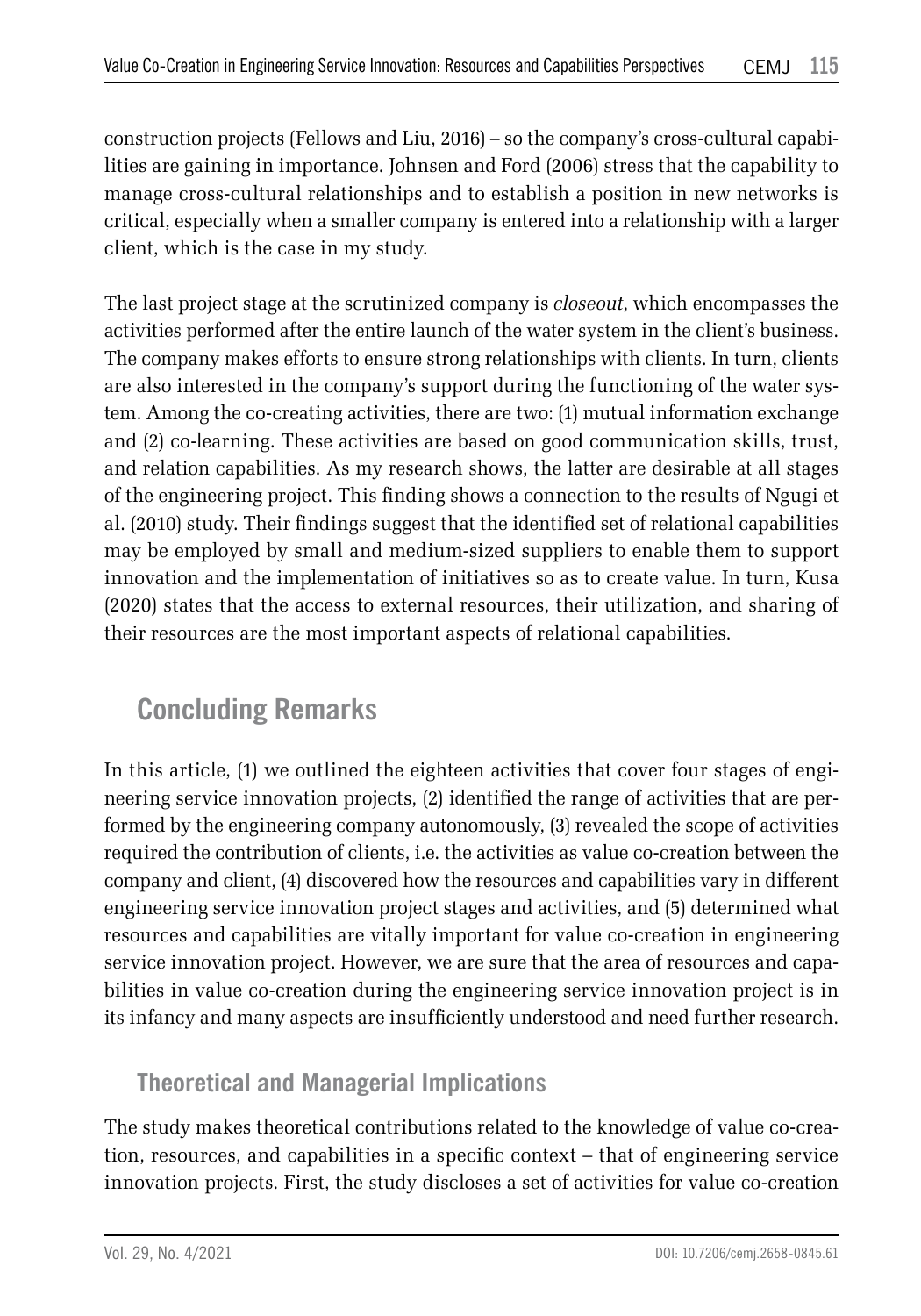performed by the engineering company and clients at different stages of engineering service innovation projects. Second, the study reveals what resources and capabilities are employed in engineering service innovation projects and how they vary in the project stage by stage. Both these contributions could be treated as a novelty of the study because in previous studies researchers focused on one type of resource or capability used at a particular stage of the project (i.e. implementation).

The success of engineering services innovation projects plays a significant role in the development of businesses. Thus, the study provides valuable information for executives of engineering companies. Value co-creation with clients has produced widely publicized successes at some companies. Nevertheless, practitioners face the challenges to building a co-creative company and the model of value co-creation with clients. The study shows the need for close relationships between the company's management team and project members. This research helps to make decisions as to how the company will design, implement, and manage the engineering services innovation projects based on co-creation with clients. Engineering projects vary by complexity, risk, duration, and used technologies. Due to these features, the resources needed for project implementation should be carefully planned, especially human resources and finances. The study clearly shows that engineering service companies need to concentrate on the development of capabilities of project managers and project team members. This applies also to the ability to understand, initiate, and perform value co-creation through cooperation with clients.

## **Limitations and Future Research**

The study has certain limitations that could be considered veins of future research. The study covers one engineering service company that offers water systems equipment design, manufacturing, installation, start-up, adjustment, technical support, and maintenance. Thus, more and different engineering companies could be involved in future research, hence creating new knowledge concerns employed regarding resources and capabilities, along with diversity co-creation activities. The above study was performed based on the service supplier perspective. Despite the fact that the service company is the more active actor in value co-creation, it could be useful to also involve the clients and other stakeholders in the research.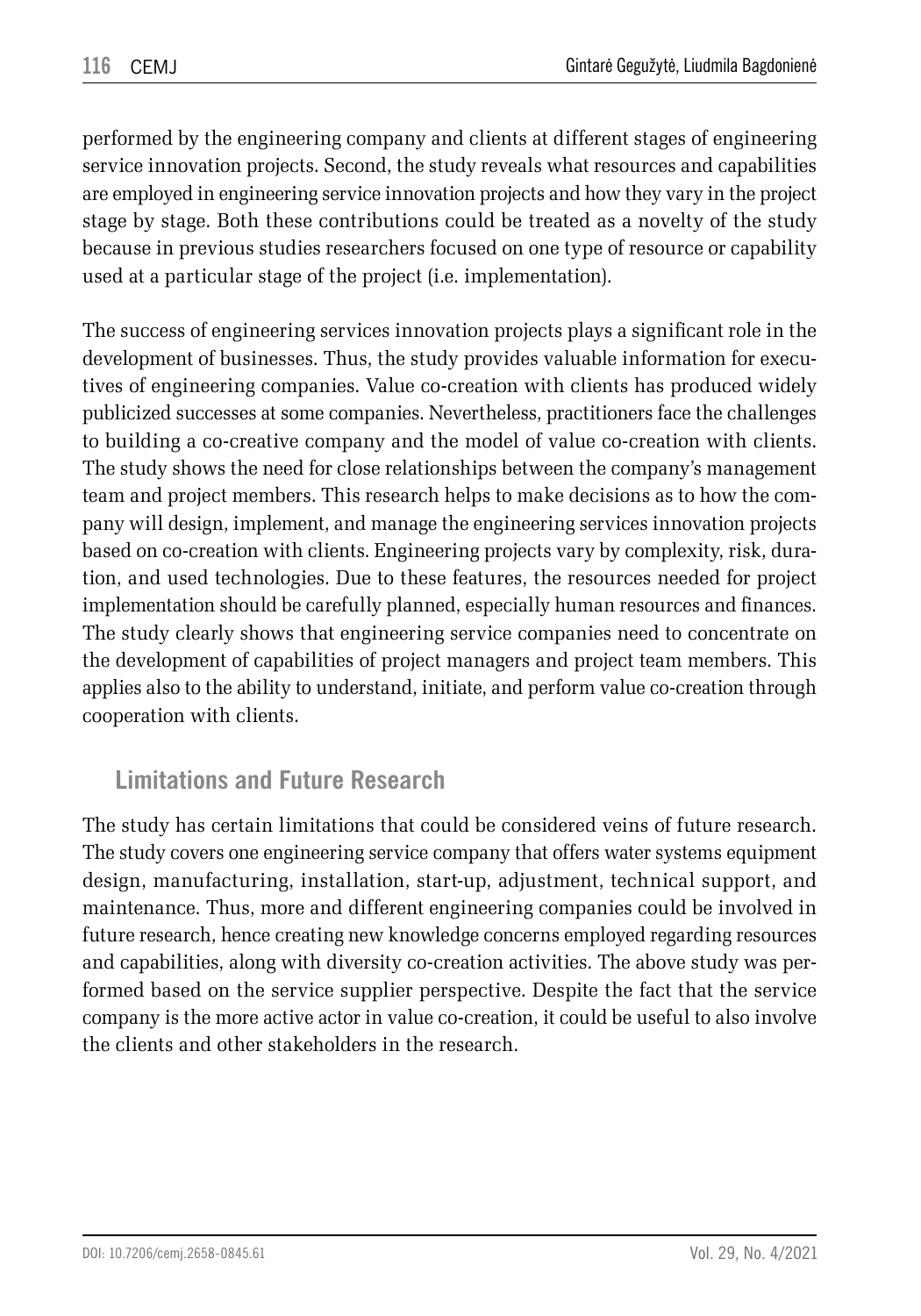### **References**

- Aarikka-Stenroos, L. and Jaakkola, E. (2012). Value co-creation in knowledge intensive business services: A dyadic perspective on the joint problem solving process. *Industrial Marketing Management*, *41*(1), 15–26. http://dx.doi.org/10.1016/j.indmarman.2011.11.008.
- Agrawal, A.K. and Rahman, Z. (2015). Roles and resource contributions of customers in value co-creation. International Strategic Management Review, *3*(1–2), 144–160. https://doi.org/10.1016/j.ism.2015.03.001.
- Akaka, M.A. and Vargo, S.L. (2014). Technology as an operant resource in service (eco) systems. *Information Systems and e-Business Management*, *12*(3), 367–384. http://dx.doi.org/10.1007/s10257-013-0220-5.
- Allen, S., Bailetti, T. and Tanev, S. (2009). Components of Co-creation. Open Source Business Resource (November 2009). Obtained from: http://timreview.ca/article/301 (access: 24.06.2018).
- Anandarajan, M., Hill, C. and Nolan, T. (2018). *Practical Text Analytics: Maximizing the Value of Text Data*. Cham: Springer Nature Switerland. https://doi.org/10.1007/978-3-319-95663-3\_3.
- Antwi, S.K., and Hamza, K. (2015). Qualitative and quantitative research paradigms in business research: A philosophical reflection. *European Journal of Business and Management*, *7*(3), 217–225.
- Arnould, E.J. (2008). Service-dominant logic and resource theory. *Journal of the Academy of Marketing Science*, *36*(1). http://dx.doi.org/10.1007/s11747-007-0072-y.
- Baark, E. (2001). Routines and innovation in engineering consultancy services. In: Nelson and Winter Conference, Aalborg, Denmark. Obtained from: http://hdl.handle.net/1783.1/3519.
- Balaji, M.S. and Roy, S.K. (2017). Value co-creation with Internet of things technology in the retail industry. *Journal of Marketing Management*, *33*(1–2), 7–31. http://dx.doi.org/10.1080/0267257X.2016.1217914.
- Barney, J. (1991). Firm resources and sustained competitive advantage. *Journal of Management*, *17*(1), 99–120. https://doi.org/10.1177/014920639101700108.
- Barney, J. (2002). *Gaining and sustaining competitive advantage*. 2nd ed. Upper Saddle River, NJ: Prentice Hall.
- Baxter, P. and Jack, S. (2008). Qualitative Case Study Methodology: Study Design and Implementation for Novice Researchers. *The Qualitative Report*, *13*(4), 544–556. https://nsuworks.nova.edu/tqr/vol13/iss4/2.
- Bello, D.C., Radulovich, L.P., Javalgi, R.R.G., Scherer, R.F. and Taylor, J. (2016). Performance of professional service firms from emerging markets: Role of innovative services and firm capabilities. *Journal of World Business*, *51*(3), 413–424. http://dx.doi.org/10.1016/j.jwb.2015.11.004.
- Benazzouz, N.M. (2019). Entrepreneurial orientation and innovation intensity: A synthetic literature review*. International Entrepreneurship Review*, *5*, 23–36. https://doi.org/10.15678/IER.2019.0502.02.
- Beraha, A., Bingol, D., Ozkan-Canbolat, E. and Szczygiel, N. (2018). The effect of strategic flexibility configurations on product innovation. *European Journal of Management and Business Economics*, *27*(2), 129–140. http://dx.doi.org/10.1108/EJMBE-02-2018-0028.
- Biedenbach, T. and Müller, R. (2012). Absorptive, innovative and adaptive capabilities and their impact on project and project portfolio performance. *International Journal of Project Management*, *30*(5), 621–635. https://doi.org/10.1016/j.ijproman.2012.01.016.
- Bonamigo, A., Dettmann, B., Frech, C.G., and Werner, S.M. (2020). Facilitators and inhibitors of value co-creation in the industrial services environment. *Journal of Service Theory and Practice*, *30*(6), 609–642. https://doi.org/10.1108/JSTP-03-2020-0061.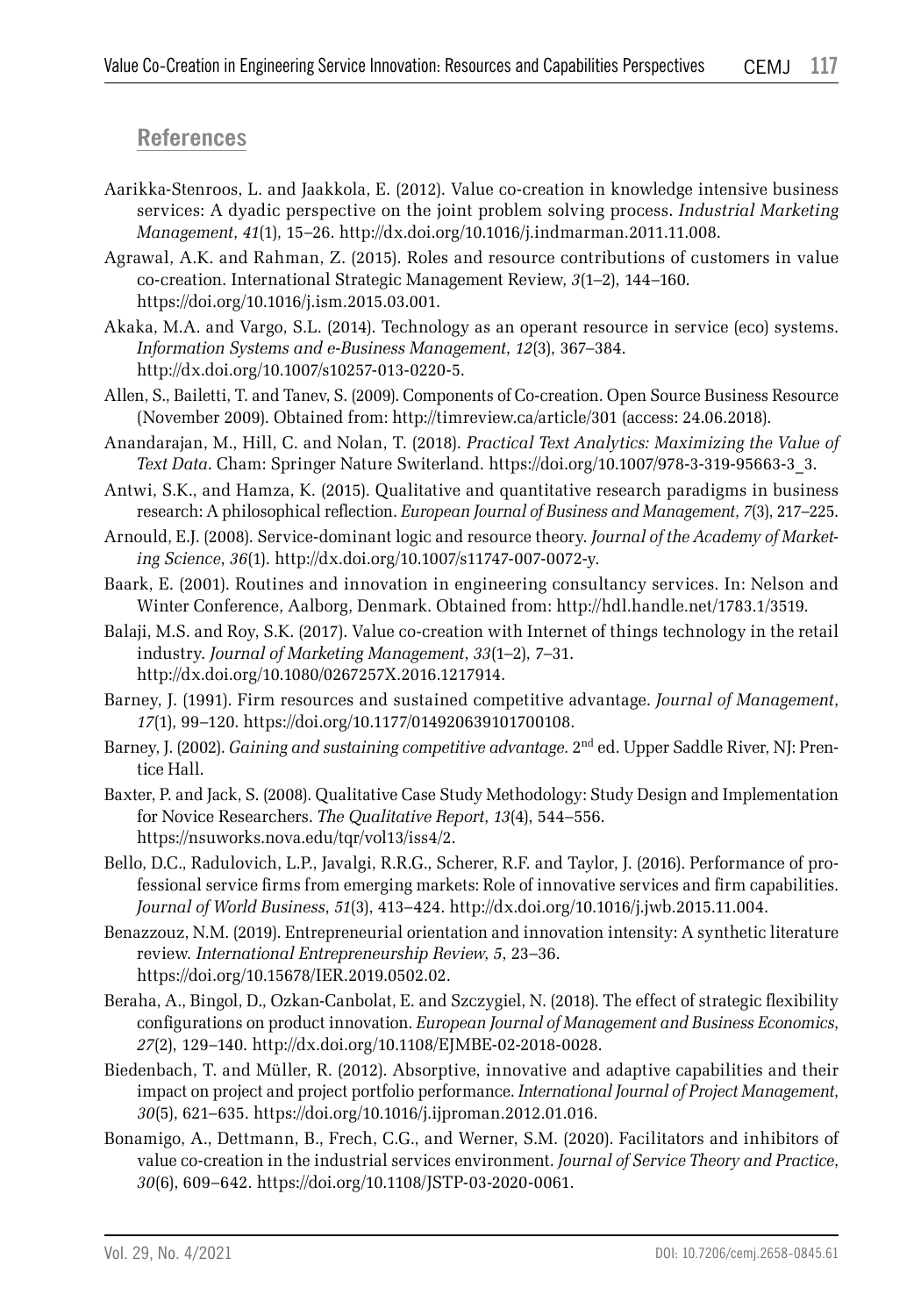- Bond-Barnard, T.J., Fletcher, L., and Steyn, H. (2018). Linking trust and collaboration in project teams to project management success. International *Journal of Managing Projects in Business*, *11*(2), 432–457. https://doi.org/10.1108/IJMPB-06-2017-0068.
- Campbell, N., O'Driscoll, A. and Saren, M. (2013). Reconceptualizing resources: a critique of service- -dominant logic. *Journal of Macromarketing*, *33*(4), 306–321. https://doi.org/10.1177/0276146713497755.
- Carroll, N. and Helfert, M. (2015). Service capabilities within open innovation: Revisiting the applicability of capability maturity models. *Journal of Enterprise Information Management*, *28*(2), 275–303. http://dx.doi.org/10.1108/JEIM-10-2013-0078.
- Chen, K.H., Wang, C.H., Huang, S.Z. and Shen, G.C. (2016). Service innovation and new product performance: The influence of market-linking capabilities and market turbulence. *International Journal of Production Economics*, *172*, 54–64. http://dx.doi.org/10.1016/j.ijpe.2015.11.004.
- Christensen, C.M. (2013). *The innovator's dilemma: when new technologies cause great firms to fail*. Harvard Business Review Press.
- Das, T.K., and Kumar, R. (2010). Interpartner sensemaking in strategic alliances. *Management Decision*, *48*(1), 17–36. http://dx.doi.org/10.1108/00251741011014436.
- Das, T.K. and Teng, B.S. (2000). A resource-based theory of strategic alliances. *Journal of Management*, 26(1), 31–61. https://doi.org/10.1016/S0149-2063(99)00037-9.
- DeFillippi, R., and Roser, T. (2014). Aligning the co-creation project portfolio with company strategy. *Strategy & Leadership*, *42*(1), 30–36. https://doi.org/10.1108/SL-10-2013-0075.
- Duffy, M.G. (2008). *Managing projects: expert solutions to everyday challenges*. Boston: Harvard Business School Publishing.
- Edvardsson, B. and Tronvoll, B. (2013). A new conceptualization of service innovation grounded in S-D logic and service systems. *International Journal of Quality & Service Sciences*, *5*(1), 19–31. http://dx.doi.org/10.1108/17566691311316220.
- Edvardsson, B., Meiren, T., Schäfer, A., and Witell, L. (2013). Having a strategy for new service development–does it really matter? *Journal of Service Management*, *24*(1), 25–44. http://dx.doi. org/10.1108/09564231311304170.
- Eslami, M.H. and Lakemond, N. (2016). Knowledge integration with customers in collaborative product development projects. *Journal of Business & Industrial Marketing*, *31*(7), 889–900. http://dx.doi.org/10.1108/JBIM-05-2014-0099.
- Fellows, R., and Liu, A. (2016). Sensemaking in the cross-cultural contexts of projects. *International Journal of Project Management*, *34*(2), 246–257. http://dx.doi.org/10.1016/j.ijproman.2015.03.010.
- Fitzsimmons, J.A., and Fitzsimmons, M.J. (2006). *Service Management: Operations, Strategy, and Information Technology*. 4th ed. New York: McGraw-Hill.
- Flor, M.L., Cooper, S.Y. and Oltra, M.J. (2018). External knowledge search, absorptive capacity and radical innovation in high-technology firms. *European Management Journal*, *36*(2), 183–194. http://dx.doi.org/10.1016/j.emj.2017.08.003.
- Forés, B. and Camisón, C. (2016). Does incremental and radical innovation performance depend on different types of knowledge accumulation capabilities and organizational size? *Journal of Business Research*, *69*(2), 831–848. http://dx.doi.org/10.1016/j.jbusres.2015.07.006.
- Froehle, C.M., and Roth, A.V. (2007). A resource-process framework of new service development. *Production and Operations Management*, *16*(2), 169–188. https://doi.org/10.1111/j.1937-5956.2007.tb00174.x.
- Frow, P., Nenonen, S., Payne, A. and Storbacka, K. (2015). Managing Co-creation Design: A Strategic Approach to Innovation. *British Journal of Management*, *26*(3), 463–483. http://dx.doi.org/10.1111/1467-8551.12087.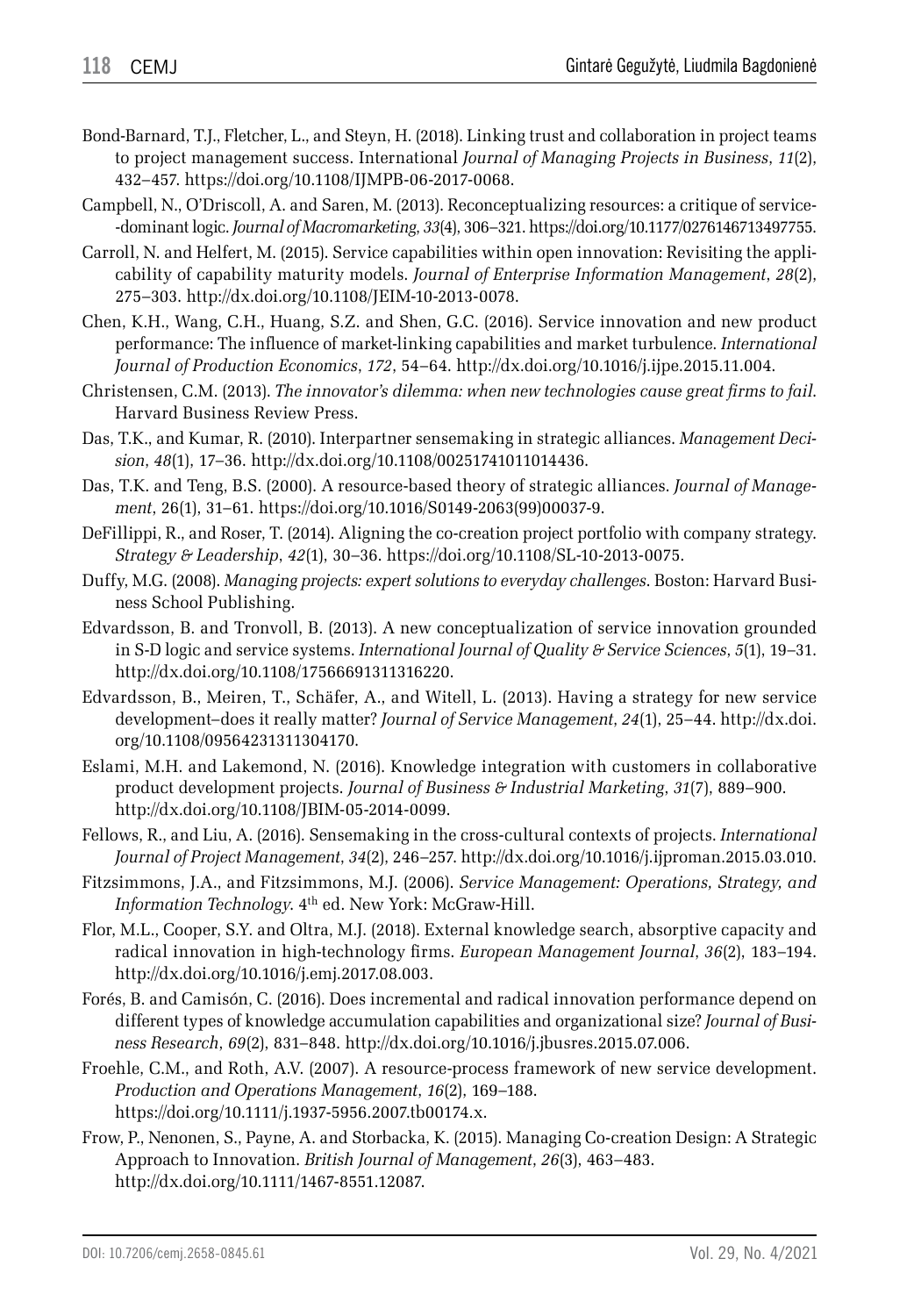- Galvagno, M. and Dalli, D. (2014). Theory of value co-creation: a systematic literature review. *Managing Service Quality*, *24*(6), 643–683. https://doi.org/10.1108/MSQ-09-2013-0187.
- García-Sánchez, E., García-Morales, V.J., and Martín-Rojas, R. (2018). Influence of technological assets on organizational performance through absorptive capacity, organizational innovation and internal labour flexibility. *Sustainability*, *10*(3), 770–295. http://dx.doi.org/10.3390/su10030770.
- Gemser, G. and Perks, H. (2015). Co-Creation with Customers: An Evolving Innovation Research Field. *Journal of Product Innovation Management*, *32*(5), 660–665. http://dx.doi.org/10.1111/jpim.12279.
- Giannopoulou, E., Gryszkiewicz, L. and Barlatier, P.-J. (2011). A conceptual model for the development of service innovation capabilities in research and technology organizations. *International Journal of Knowledge Management Studies*, *4*(4), 319–335. https://doi.org/10.1504/IJKMS.2011.048441.
- Gibbert, M., Ruigrok, W. and Wicki, B. (2008). What passes as a rigorous case study? *Strategic Management Journal*, *29*(13), 1465–1474. http://dx.doi.org/10.1002/smj.722.
- Grafmüller, L.K. (2020). *Co-creation of High-tech Products in the B2B Domain*. Wiesbaden: Springer Gabler.
- Grant, R.M. (1991). The resource-based theory of competitive advantage: Implications for strategy formulation. *California Management Review*, *33*(3), 114–135. http://dx.doi.org/10.2307/41166664.
- Green, J. and Thorogood, N. (2018). *Qualitative methods for health research*. London: Sage.
- Grönroos, C. (2011). Value co-creation in service logic: A critical analysis. *Marketing Theory*, *11*(3), 279–301. http://dx.doi.org/10.1177/1470593111408177.
- Gryszkiewicz, L., Giannopoulou, E. and Barlatier, P.J. (2013). Service innovation capabilities: what are they? *International Journal of Services, Economics and Management*, *22*, 5(1–2), 125–153. http://dx.doi.org/10.1504/IJSEM.2013.051857.
- Gummesson, E., Mele, C., Polese, F., Mele, C., Spena, T.R., and Colurcio, M. (2010). Co-creating value innovation through resource integration. *International Journal of Quality and Service Sciences*, *2*(1), 60–78. https://doi.org/10.1108/17566691011026603.
- Helkkula, A., Kowalkowski, C. and Tronvoll, B. (2018). Archetypes of service innovation: implications for value cocreation. *Journal of Service Research*, *21*(3), 284–301. https://doi.org/10.1177/1094670517746776.
- Henrie, M.E. (2014). *Cultural Influences in Engineering Projects*. New York: Momentum Press.
- Hervas-Oliver, J.L. and Sempere-Ripoll, F. (2015). Disentangling the influence of technological process and product innovations*. Journal of Business Research*, *68*(1), 109–118. https://doi.org/10.1016/j.jbusres.2014.04.010.
- Hogan, S.J., Soutar, G.N., McColl-Kennedy, J.R. and Sweeney, J.C. (2011). Reconceptualizing professional service firm innovation capability: Scale development. *Industrial Marketing Management*, *40*(8), 1264–1273. http://dx.doi.org/10.1016/j.indmarman.2011.10.002.
- Hsieh, H.F. and Shannon, S.E. (2005). Three approaches to qualitative content analysis. *Qualitative Health Research*, *15*(9), 1277–1288. http://dx.doi.org/10.1177/1049732305276687.
- Hsieh, J.K. and Hsieh, Y.C. (2015). Dialogic co-creation and service innovation performance in high- -tech companies. *Journal of Business Research*, *68*(11), 2266–2271. https://doi.org/10.1016/j.jbusres.2015.06.009.
- Hunt, S.D. (2000). *A General Theory of Competition: Resources, Competences, Productivity, Economic Growth*. Thousand Oaks, Ca: Sage Publications. https://doi.org/10.4135/9781452220321.
- Islam, M.A., Agarwal, N.K. and Ikeda, M. (2015). Conceptualizing value co-creation for service innovation in academic libraries. *Business Information Review*, *32*(1), 45–52. http://dx.doi.org/10.1177/0266382115573155.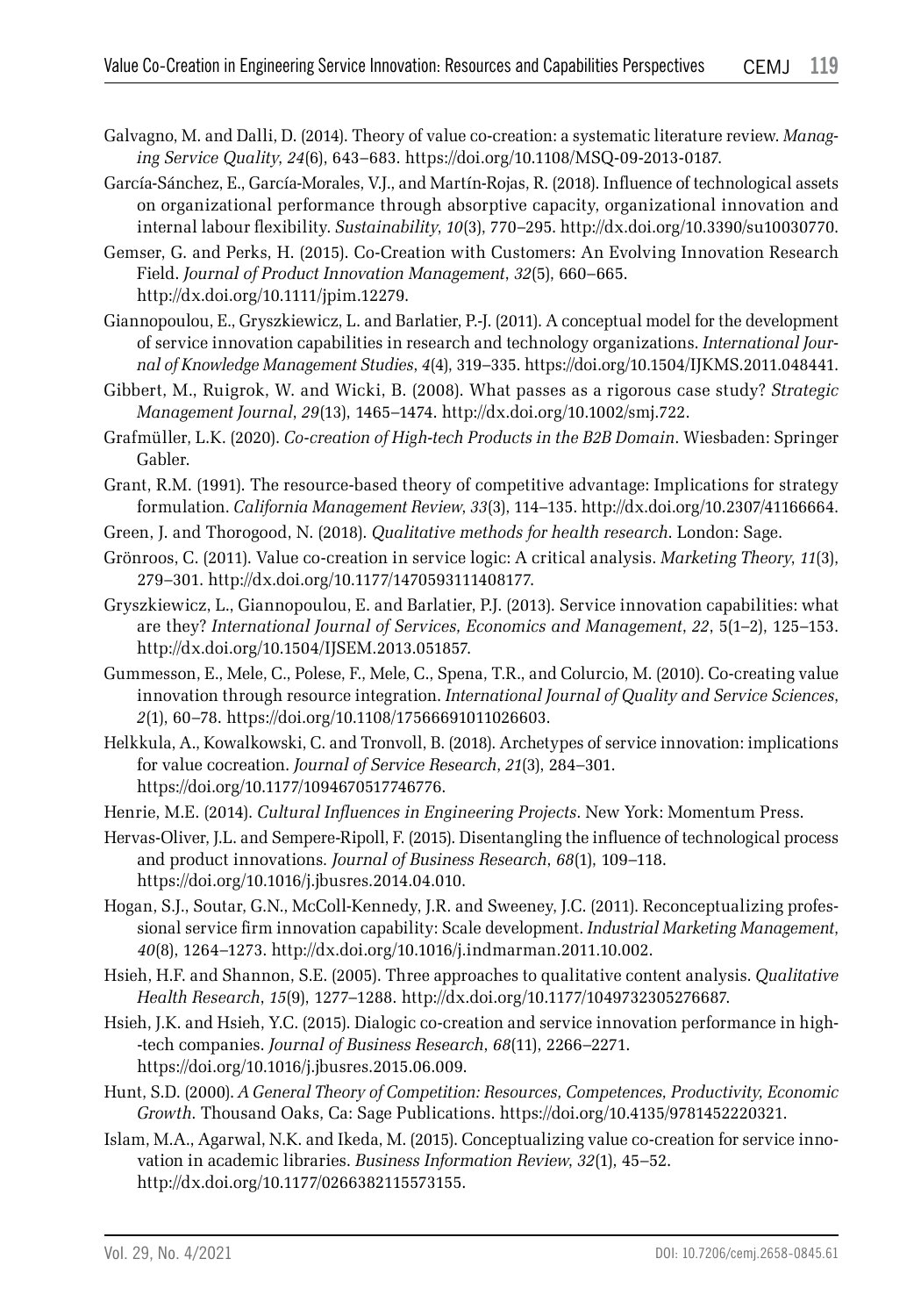- Janteng, J. and Tan, C.L. (2017). Effects of Value Co-Creation on Innovation Capability: Knowledge Sharing as a Moderator. In: E. Tsui and B. Cheung (eds.), *ICICKM 2017 14th International Conference on Intellectual Capital Knowledge Management & Organisational Learning: ICICKM 2017* (pp. 116–121). Reading: Academic Conferences and Publishing International Limited.
- Johnsen, R.E. and Ford, D. (2006). Interaction capability development of smaller suppliers in relationships with larger customers. *Industrial Marketing Management*, *35*(8), 1002–1015. https://doi.org/10.1016/j.indmarman.2006.05.005.
- Jouny-Rivier, E., Reynoso, J. and Edvardsson, B. (2017). Determinants of services co-creation with business customers. *Journal of Services Marketing*, *31*(2), 85–103. https://doi.org/10.1108/JSM-01-2016-0001.
- Kantola, J. and Karwowski, W. (eds.) (2016). Knowledge service engineering handbook. Boca Raton: CRC Press. Obtained from: https://doi.org/10.1201/b12043.
- Kaszowska-Mojsa, J. (2020). Innovation strategies of manufacturing companies during expansions and slowdowns. *Entrepreneurial Business and Economics Review*, *8*(4), 47–66. https://doi.org/10.15678/EBER.2020.080403.
- Kazadi, K., Lievens, A. and Mahr, D. (2016). Stakeholder co-creation during the innovation process: Identifying capabilities for knowledge creation among multiple stakeholders. *Journal of Business Research*, *69*(2), 525–540. http://dx.doi.org/10.1016/j.jbusres.2015.05.009.
- Kim, S.M. (2020). *Payment Methods and Finance for International Trade*. Singapore: Springer.
- Kim, M., Song, J. and Triche, J. (2015). Toward an integrated framework for innovation in service: A resource-based view and dynamic capabilities approach. *Information Systems Frontiers*, *17*(3), 533–546. http://dx.doi.org/10.1007/s10796-014-9505-6.
- Koryak, O., Mole, K.F., Lockett, A., Hayton, J.C., Ucbasaran, D. and Hodgkinson, G.P. (2015). Entrepreneurial leadership, capabilities and firm growth. *International Small Business Journal*, *33*(1), 89–105. https://doi.org/10.1177/0266242614558315.
- Kusa, R. (2020). Linking relational capabilities and entrepreneurial orientation of an organization. *International Entrepreneurship Review*, *6*(3), 49–60. https://doLorg/10.15678/IER.2020.0603.04.
- Legum, B.M., Stiles, A.R. and Vondran, J.L. (2019). *Engineering Innovation. From idea to market through concepts and case studies*. De Gruyter.
- Lichtenstein, B.M. and Brush, C.G. (2001). How do ''resource bundles'' develop and change in new ventures? A dynamic model and longitudinal exploration. *Entrepreneurship Theory and Practice*, *25*(3), 37–58. https://doi.org/10.1177/104225870102500303.
- Lindgreen, A., Hingley, M.K., Grant, D.B. and Morgan, R.E. (2012). Value in business and industrial marketing: Past, present, and future. *Industrial Marketing Management*, *41*(1), 207–214. http://dx.doi.org/10.1016/j.indmarman.2011.11.025.
- Löfsten, H. (2016). Organisational capabilities and the long-term survival of new technology-based firms. *European Business Review*, *28*(3), 312–332. http://dx.doi.org/10.1108/EBR-04-2015-0041.
- Løwendahl, B.R. (2005). *Strategic Management of Professional Service Firms*. 3rd ed. Koge: Copenhagen Business Scholl Press.
- Mahr, D., Lievens, A. and Blazevic, V. (2014). The value of customer cocreated knowledge during the innovation process. *Journal of Product Innovation Management*, *31*(3), 599–615. http://dx.doi.org/10.1111/jpim.12116.
- Mainga, W. (2017). Examining project learning, project management competencies, and project efficiency in project-based firms (PBFs). *International Journal of Managing Projects in Business*, *10*(3), 454–504. https://doi.org/10.1108/IJMPB-04-2016-0035.
- Malhotra, N. and Morris, T. (2009). Heterogeneity in professional service firms. *Journal of Management Studies*, *46*(6), 895–922. http://dx.doi.org/10.1111/j.1467-6486.2009.00826.x.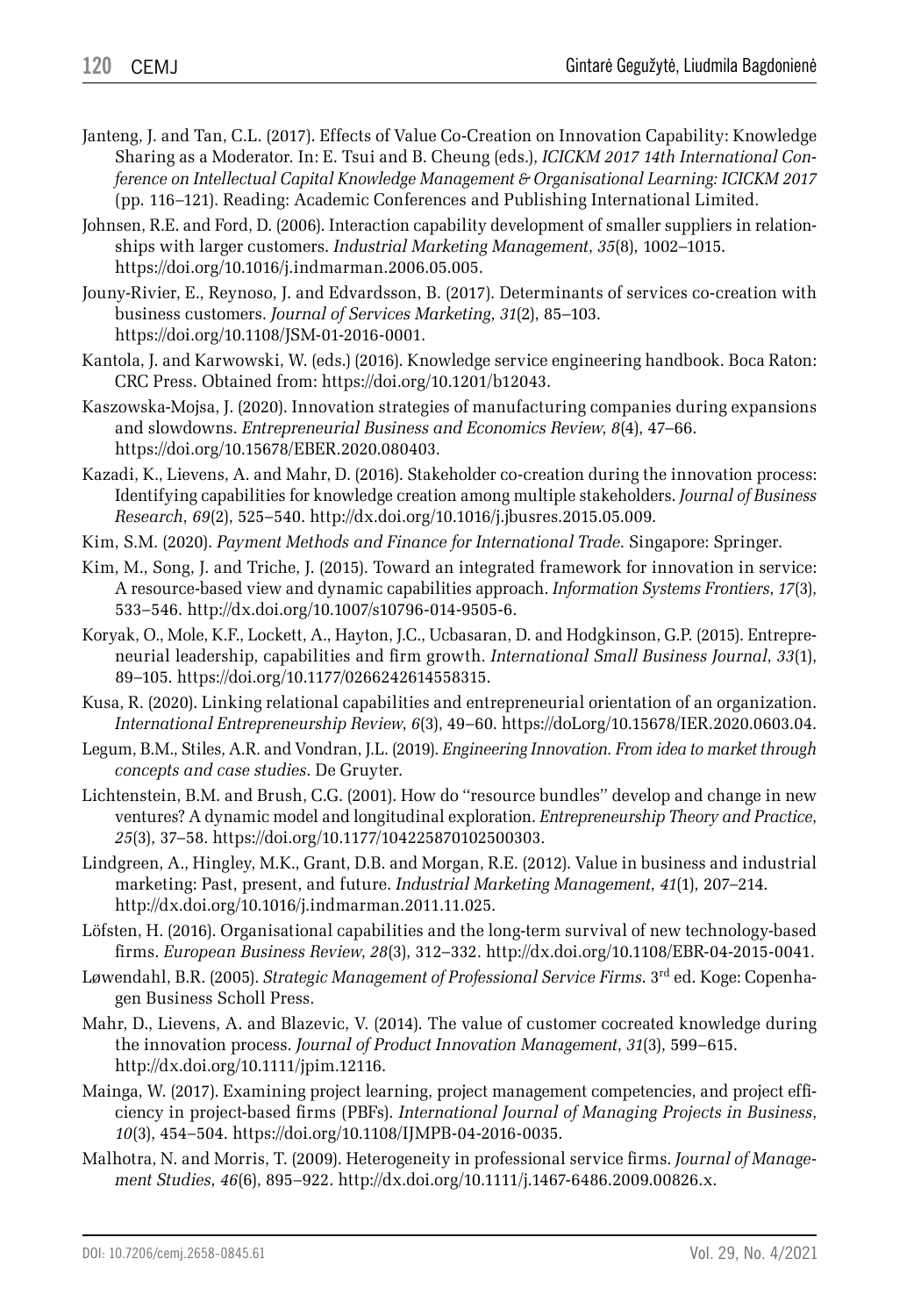- Marcos-Cuevas, J., Nätti, S., Palo, T., and Baumann, J. (2016). Value co-creation practices and capabilities: Sustained purposeful engagement across B2B systems. *Industrial Marketing Management*, *56*, 97–107. http://dx.doi.org/10.1016/j.indmarman.2016.03.012.
- Marinkovic, S., Jovanovic, M. and Petkovic, J. (2017). Co-creation as innovation model in ICT based services. In: P. Ketikidis and A. Solomon (eds.), *Conference proceedings University-Industry Links: Coproducing Knowledge*. Innovation & Growth.
- Michel, S., Brown, S.W. and Gallan, A.S. (2008). An expanded and strategic view of discontinuous innovations: deploying a service-dominant logic. *Journal of the Academy of Marketing Science*, *36*(1), 54–66. https://doi.org/10.1007/s11747-007-0066-9.
- Miller, R. and Lessard, D. (2001). Understanding and managing risks in large engineering projects. *International Journal of Project Management*, *19*(8), 437–443. http://dx.doi.org/10.1016/S0263-7863(01)00045-X.
- Miller, R. and Lessard, D.R. (2001a). *The Strategic Management of Large Engineering Projects: Shaping Institutions, Risks, and Governance*. MIT Press. http://dx.doi.org/10.7551/mitpress/6478.001.0001.
- Ngugi, I.K., Johnsen, R.E. and Erdélyi, P. (2010). Relational capabilities for value co-creation and innovation in SMEs. *Journal of Small Business and Enterprise Development*, *17*(2), 260–278. http://dx.doi.org/10.1108/14626001011041256.
- Nicholas, J.M. and Steyn, H. (2017). *Project management for engineering, business and technology*. Fourth edition. New York: Routledge.
- O'Connor, G.C. (2008). Major innovation as a dynamic capability: A systems approach. *Journal of Product Innovation Management*, *25*(4), 313–330. https://doi.org/10.1111/j.1540-5885.2008.00304.x.
- Ostrom, A.L., Bitner, M.J., Brown, S.W., Burkhard, K.A., Goul, M., Smith-Daniels, V., Demirkan, H. and Rabinovich, E. (2010). Moving forward and making a difference: research priorities for the science of service. *Journal of Service Research*, *13*(1), 4–36. https://doi.org/10.1177/1094670509357611.
- Paradkar, A., Knight, J. and Hansen, P. (2015). Innovation in start-ups: Ideas filling the void or ideas devoid of resources and capabilities? *Technovation*, *41*, 1–10. https://doi.org/10.1016/j.technovation.2015.03.004.
- Paredes, M.R., Barrutia, J.M. and Echebarria, C. (2014). Resources for value co-creation in e-commerce: a review. *Electronic Commerce Research*, *14*(2), 111–136. https://doi.org/10.1007/s10660-014-9135-6.
- Pezzotta, G., Cavalieri, S. and Romero, D. (2017). *Collaborative product-service systems engineering: Towards an active role of customers and stakeholders in value co-creation*. In: 2017 International Conference on Engineering, Technology and Innovation (ICE/ITMC) (pp. 1247–1254). IEEE. http://dx.doi.org/10.1109/ICE.2017.8280023.
- Plouffe, C. R., Nagel, D., Bonney, L., Hochstein, B. and Salas, J. (2020). The Austrian view and value co-creation process in solution-oriented firms: A seven stage,"solution prototyping" framework. *Journal of Marketing Theory and Practice*, *28*(1), 79–97. http://dx.doi.org/10.1080/10696679.2019.1671202.
- Queirós, A., Faria, D. and Almeida, F. (2017). Strengths and limitations of qualitative and quantitative research methods. *European Journal of Education Studies*, *3*(9), 369–387. http://dx.doi.org/10.46827/ejes.v0i0.1017.
- Roller, M.R. and Lavrakas, P.J. (2015). *Applied qualitative research design: A total quality framework approach*. New York: Guildford Publications.
- Rusanen, H., Halinen, A., and Jaakkola, E. (2014). Accessing resources for service innovation–the critical role of network relationships. *Journal of Service Management*, *25*(1), 2–29. http://dx.doi.org/10.1108/JOSM-10-2012-0219.
- Saeed, M.A., Jiao, Y., Zahid, M.M., Tabassum, H. and Nauman, S. (2020). Organizational flexibility and project portfolio performance: the roles of innovation, absorptive capacity and environmental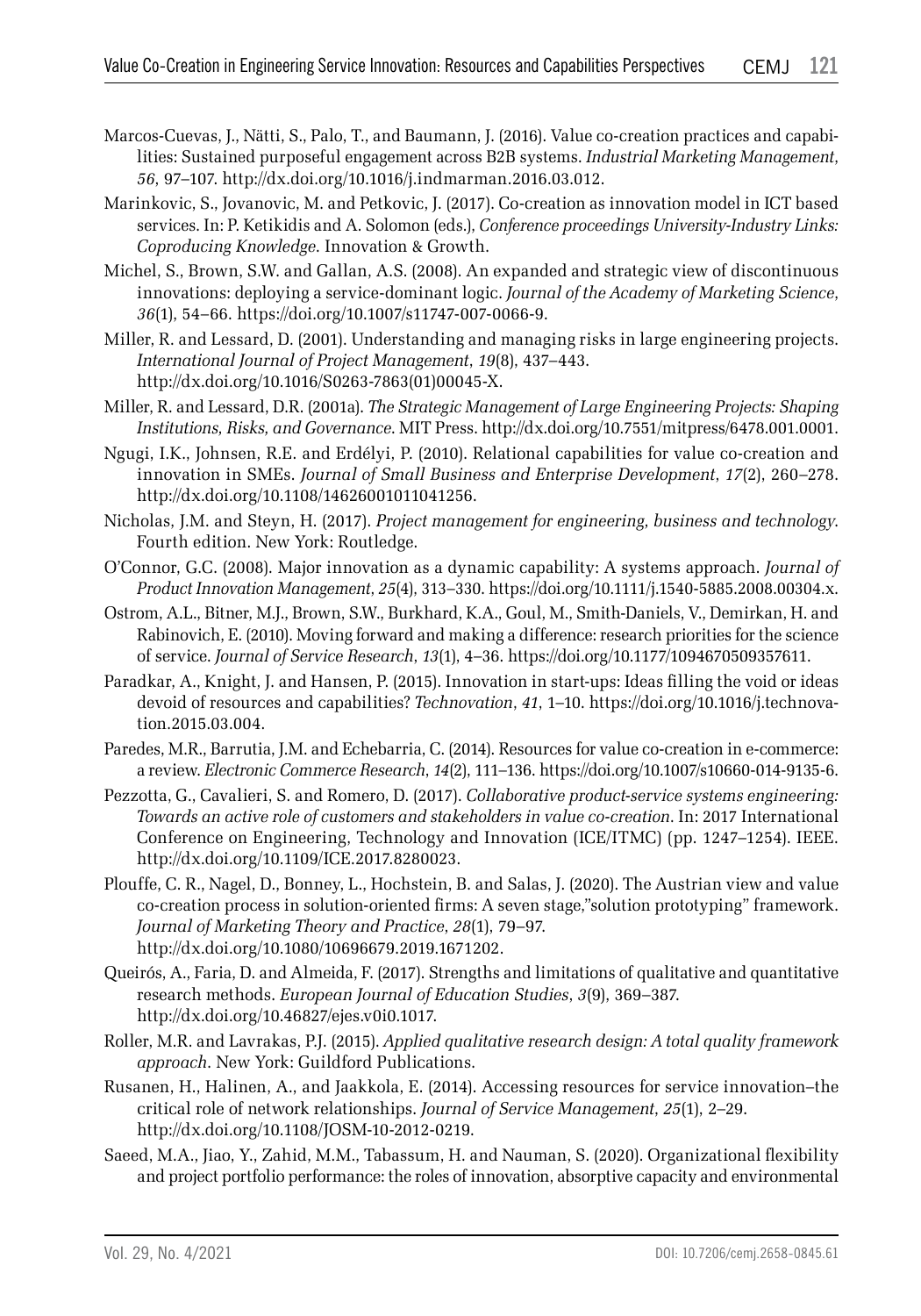dynamism. *International Journal of Managing Projects in Business*, *14*(3), 600–624. https://doi.org/10.1108/IJMPB-02-2020-0058.

- Sáenz, J., Aramburu, N. and Rivera, O. (2009). Knowledge sharing and innovation performance: A comparison between high-tech and low-tech companies. *Journal of Intellectual Capital*, *10*(1), 22–36. https://doi.org/10.1108/14691930910922879.
- Santos-Vijande, M.L., López-Sánchez, J.A. and Gonzalez-Mieres, C. (2012). Organizational learning, innovation, and performance in KIBS. *Journal of Management & Organization*, *18*(6), 870–904. https://doi.org/10.5172/jmo.2012.18.6.870.
- Siegel, N.G. (2019). *Engineering Project Management*. Chichester: John Wiley & Sons. https://doi.org/10.1002/9781119525813.
- Sirmon, D.G., Hitt, M.A. and Ireland, R.D. (2007). Managing firm resources in dynamic environments to create value: Looking inside the black box. *Academy of Management Review*, *32*(1), 273–292. https://doi.org/10.5465/amr.2007.23466005.
- Snyder, H., Witell, L., Gustafsson, A., Fombelle, P. and Kristensson, P. (2016). Identifying categories of service innovation: A review and synthesis of the literature. *Journal of Business Research*, *69*(7), 2401–2408. https://doi.org/10.1016/j.jbusres.2016.01.009.
- Sørensen, F. and Lapenta, F. (2017). Service innovations research methods. In: F. Lapenta and F. Sørensen (eds.), *Research Methods in Service Innovation* (pp. 1–18). Cheltenham: Edward Elgar Publishing. http://dx.doi.org/10.4337/9781785364860.00007.
- Stake, R. (2005). Qualitative case studies. In: N.K. Denzin and Y.S. Lincoln (eds.), *The Sage handbook of qualitative research* (3th ed., pp. 443–466). Thousands Oaks, Ca: Sage Publications.
- Stelmaszczyk, M. (2020). How Absorptive Capacity and Organisational Learning Orientation Interact to Enable Innovation Capability? An Empirical Examination. *Entrepreneurial Business and Economics Review*, *8*(1), 7–32. https://doi.org/10.15678/EBER.2020.080101.
- Stošić, B. and Milutinović, R. (2017). Key Issues to Improve Innovation Project Excellence. In: B.L. Moya, M.D. Storch de Gracia and L.F. Mazadiego (eds.), *Key Issues for Management of Innovative Projects*, 25–44. http://dx.doi.org/10.5772/67504.
- Strønen, F., Hoholm, T., Kværner, K.J. and Støme, L.N. (2017). Dynamic capabilities and innovation capabilities: The case of the 'Innovation Clinic.' *Journal of Entrepreneurship, Management and Innovation*, *13*(1), 89–116. http://dx.doi.org/10.7341/20171314.
- Sułkowski, L. and Patora-Wysocka, Z. (2020). International entrepreneurship of universities: Process- -oriented and capabilities perspectives. *Entrepreneurial Business and Economics Review*, *8*(3), 175–188. https://doi.org/10.15678/EBER.2020.080310.
- Teece, D.J. (2014). A dynamic capabilities-based entrepreneurial theory of the multinational enterprise. *Journal of International Business Studies*, *45*(1), 8–37. http://dx.doi.org/10.1057/jibs.2013.54.
- Ulin, P.R., Robinson, E.T. and Tolley, E.E. (2005). *Qualitative Methods in Public Health. A Field Guide for Applied Research*. 1st edition. San Francisco: Jossey-Bass.
- Urueña, A., Hidalgo, A. and Arenas, Á.E. (2016). Identifying capabilities in innovation projects: Evidences from eHealth. *Journal of Business Research*, *69(*11), 4843–4848. https://doi.org/10.1016/j.jbusres.2016.04.041.
- van Ast, J.A. and Gerrits, L. (2017). Public participation, experts and expert knowledge in water management in the Netherlands. *Water Policy*, *19*(1), 115–127. https://doi.org/10.2166/wp.2016.253.
- Vargo, S.L. and Lusch, R.F. (2008). Why service? *Journal of the Academy of Marketing Science*, *36*(1), 25–38. http://dx.doi.org/10.1007/s11747-007-0068-7.
- Vargo, S.L., Wieland, H. and Akaka, M.A. (2015). Innovation through institutionalization: A service ecosystems perspective. *Industrial Marketing Management*, *44*, 63–72. http://dx.doi.org/10.1016/j.indmarman.2014.10.008.